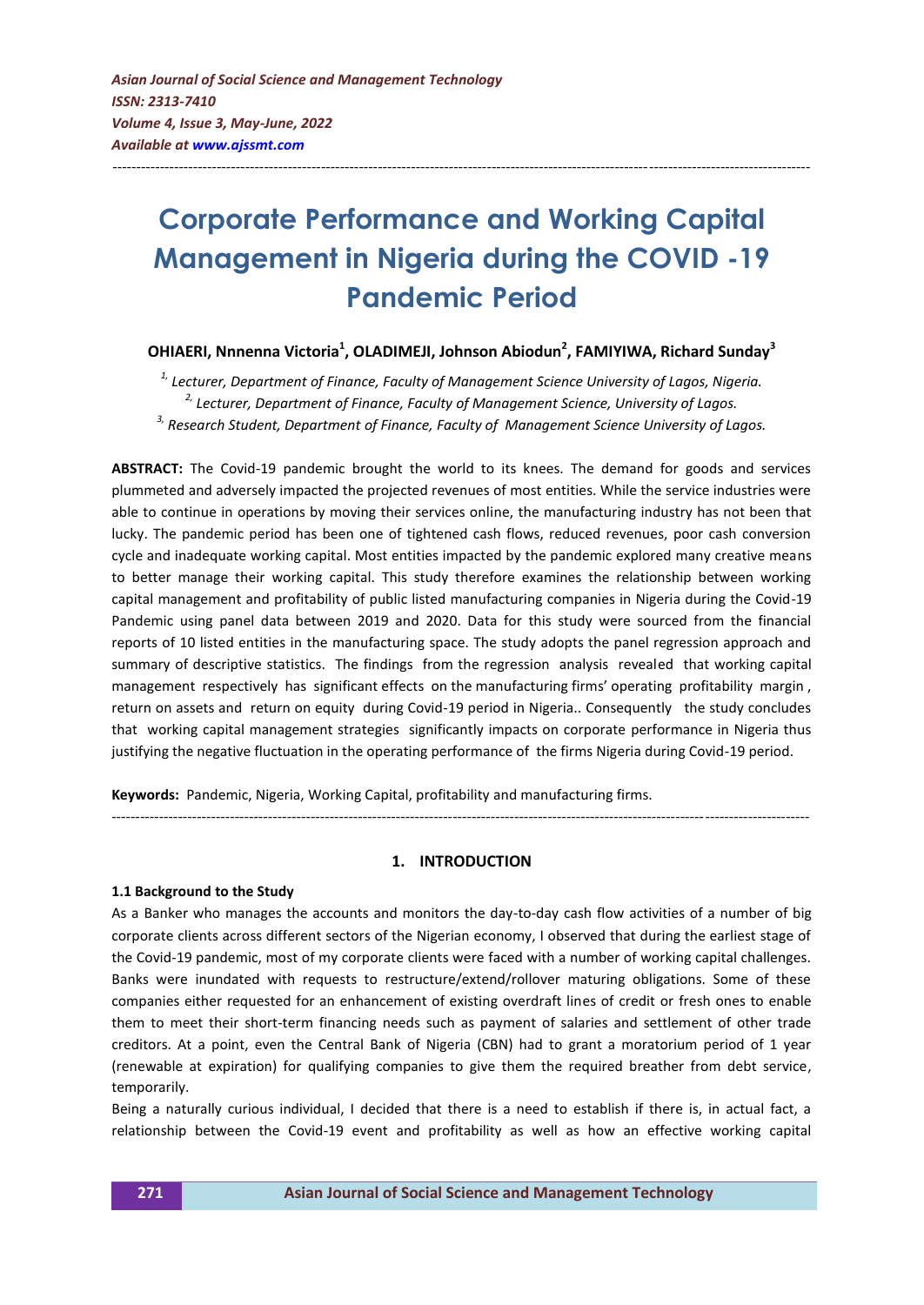management system may impact profitability during a period that has been adjudged as one of the lowest in the history of human existence.

The COVID-19 outbreak reached Nigeria's shores at a time when the country was only beginning to emerge from a protracted economic crisis. The global pandemic crisis created a slew of difficulties, including accelerated economic decline, job losses, elevated inflationary pressure, higher unemployment rates, and increased crime rates (Iwedi, Kocha and Onaakpono, 2020). The pandemic posed extraordinary problems. The world as a whole saw a dramatic decline in demand for a variety of commodities and services, borders were blocked for nearly unprecedented lengths of time, and unrestricted movement within each affected country was restricted in attempt to stem the virus's tide. Indeed, the world as we knew it has shifted dramatically since December 31, 2019, when the virus was first reported to the World Health Organization (WHO). Countries were forced to impose quarantine measures. Individuals infected with the virus were segregated from the general population during their treatments, until they were either virus-free or died from it. Hospitals got overcrowded. Businesses that rely on the importation of raw materials were unable to operate due to border closures and airline restrictions. The few who were able to create saw a significant fall in aggregate demand. Businesses with proactive management/leadership, on the other hand, recognized early on that their response to the novel COVID-19 epidemic would have a substantial impact on their operations. As a result, several of them swiftly implemented initiatives such as remote work, on-site/off-site employment rotations, job layoffs, output reductions, and pricing reductions, among others.

Working capital management is critical for every firm that wishes to achieve its short term financial responsibilities and goals. Cash management, receivables management, inventory management, and accounts payable management are the four (4) primary components of working capital. According to Akinsulire (2013), a company's success in any business endeavour is contingent on the management's ability to forecast and regulate its cash flows. Cash management, according to Olowe (2018), is concerned with the efficient management of cash in order to maintain an optimal level of cash in a firm's working capital. Certain businesses were able to innovate their way out of the crisis, allowing them to adapt to the changes necessary to remain profitable and strong during these trying times. However, not everyone was so fortunate. Nigeria's reliance on imports, primarily from China and other countries of the world with a high incidence of Covid-19 infections, heightened its vulnerability. According to the National Bureau of Statistics (2019), China accounts for 70% of total raw material imports into Nigeria. However, constraints on cross-border commerce have skewed supply chains for manufacturers, which invariably has a negative effect on the Nigerian economy as a whole and, by extension, on the earnings of some enterprises. Manufacturers needed to be more adaptable, local, and sensitive to consumer demands, whether through increased supply or more reliance on ecommerce.

The significant drop in demand for petroleum products all over the world during the lockdown period also impacted the performance of players in the Oil and Gas Sector. It was a period of very low demand which brought the price of crude oil to the lowest ever recorded. At a point, futures were traded at negative prices. The events described above culminated into a period of low profitability or outright losses for most companies in Nigeria. Top companies like Guinness Nigeria, RT Briscoe, all recorded losses in the year 2020.

Working capital management entails planning and controlling current assets and liabilities in such a way that eliminates the risk of being unable to meet short-term obligations on the one hand, and avoids excessive investment in these assets on the other (Eljelly, 2004). The management of a business's working capital is accomplished through a combination of policies and techniques. Inventory management, debt management, or credit policy, and short-term financing management are all included in these policies.

#### **1.2 Statement of Problem**

A common metric for working capital management is the cash conversion cycle, which indicates the duration of cash flows within a business. Given the definitions, this research will focus on working capital management issues, more precisely how a business manages its working capital by shortening or lengthening its cash conversion cycle in order to contribute to superior operating profitability. Research on working capital management and firm profitability has been undertaken in both advanced and developing market economies, although this was before to the outbreak of COVID-19. Profitability is critical component to availability of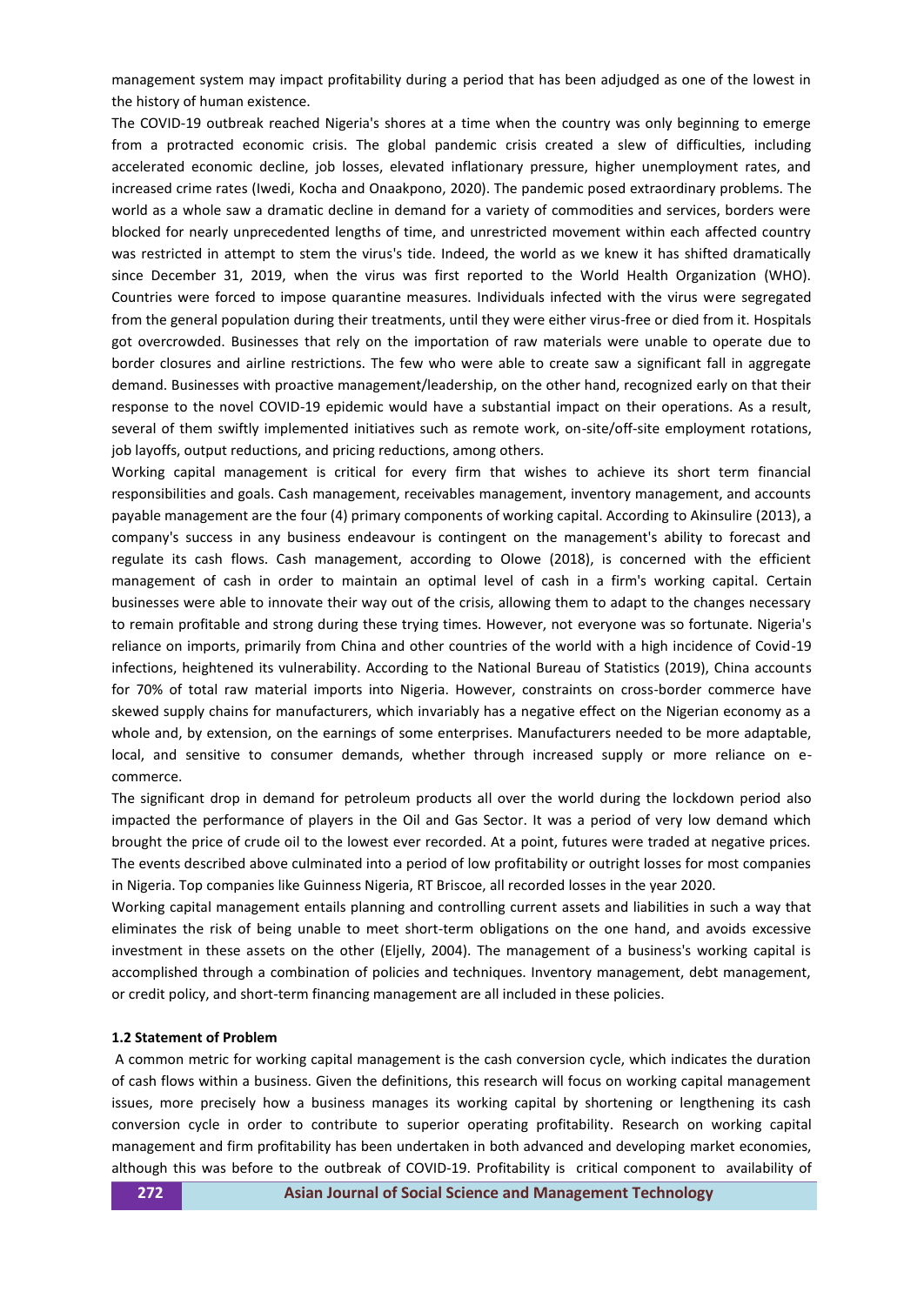working capital as well as corporate liquidity , (Akinyomi & Tasie, 2011; Malik, Waseem & Kafayat, 2011). The closure of major cities in Nigeria as a result of the COVID-19 outbreak and the present devaluation of the currency due to the decline in crude oil prices as a result of the COVID-19 Pandemic caused a lot of damage to key sectors of the Nigerian economy particularly the industrial sector. Although a mixed effect were observed in the financial sector service providers because a significant number of them remained operational courtesy of online and internet transactions . The industrial and consumer goods manufacturer were not so privileged to operate as they remained under lock -down together with theirwith most of their inventories and other working capital components.

As a result, it is critical to examine the influence of working capital management and profitability on a sample of chosen enterprises in Nigeria during the COVID-19 Pandemic. As such, the purpose of this study is to conduct an empirical examination of the effect of working capital management on the profitability of selected enterprises in Nigeria.

(Shin & Soenen, 1998). , notes that inability of a business to properly manage its working capital , results in inefficiencies in its operations. Similarly , inadequate working capital management incapacitates a business ability to meet up with supply and demand for their goods or services to consumers and stakeholders .

Additionally, Lamberson (1995) demonstrated the critical role of working capital management in a business's funding even as many business owners and managers struggle to identify the critical drivers of working capital management that might help them increase their company's profitability especially during crisis period like the Covid-19 pandemic.

#### **1.3 Statement of Problem**.

The need for this study is predicated on fact that various studies have presented inconsistencies in their findings on the relationship between working capital management indices and corporate performances indicators . Whille, (Shin Soenen, 1998; Deloof, 2003; Raheman & Nars 2007) disclosed negative relationship between working capital elements and firms profitability , other authors like (Lazaridis & Tryfonidis, (2006) , Nobanee (2000), Oladipo, Adegboyo, and Olugbamiye (2020) and Amusa et al (2016) revealed a favorable effects on manufacturing firms' profitability. The current study while bridging this inconsistency in literature gap in Nigeria, it also intends to unveil how effectively the firms' working capital management strategies influenced the earnings reported by the manufacturing firms in Nigeria during the global Covid -19 pandemic crisis (2019-2020 ) , when most of the firms were forced to lock down.

#### **1.4 Research Objectives and Hypotheses:**

Broadly, the objective of this study is to evaluate the effect of working capital management on the firms' performance during the Covid-19 pandemic on one hand , and to specifically ;

i. determine the effects of working capital (account receivable days, account payable days, average inventory days) on the profitability of selected firms in Nigeria (operating profit margin) during the Covid-19 pandemic.

ii evaluate how the components of working capital (account receivable days, account payable days, average inventory days) impact the profitability of the selected firms in Nigeria (return on asset) during the Covid-19 pandemic.

iii appraise the variables of working capital (account receivable days, account payable days, average inventory days and cash conversion cycle) and the performance of the selected firms (return on equity) during the Covid-19 pandemic.

## **Sequel to the afore stated objectives , the following study hypotheses are hereby formulated**

- 1.  $H_0$ : Working capital management (account receivable days, account payable days, average inventory days) has no significant effect on the profitability of the organization (operating profit margin) during the Covid-19 pandemic
- 2.  $H_0$ : The components of working capital (account receivable days, account payable days, average inventory days) have no significant impact on the profitability of the firm (return on asset)during the Covid-19 pandemic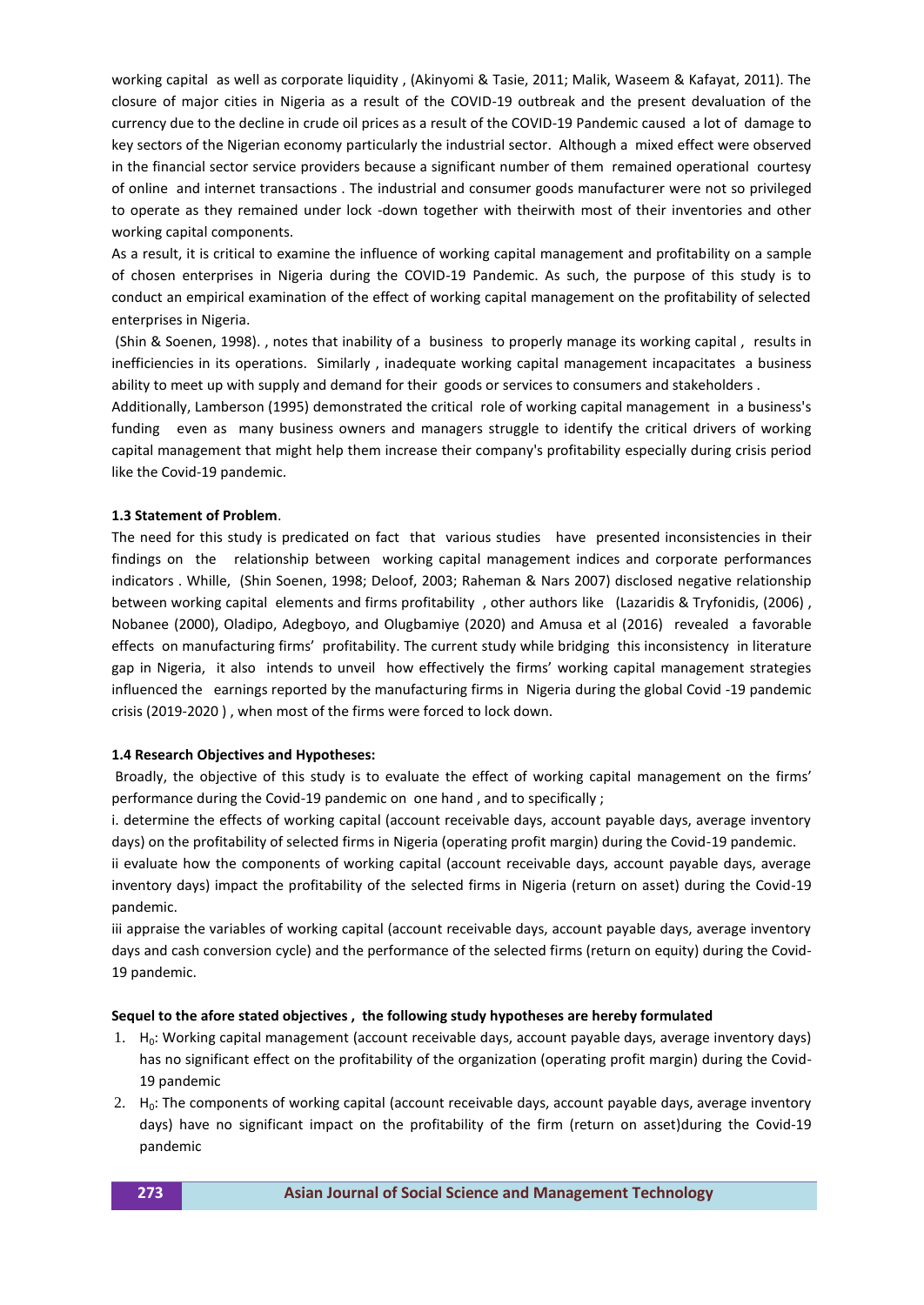3.  $H_0$ : The variables of working capital (account receivable days, account payable days and average inventory days) have no significant effect on the performance of the firms (return on equity) during the Covid-19 pandemic

#### **1.5 Significance of the Study**

This findings from this study contributes to existing knowledge in the field of Financial Management by providing empirical evidence on global covid-19 pandemic induced impacts of working capital on corporate earnings in Nigeria. The study would offer database template for researchers, scholars as well as academics .in their further studies on this subject matter. Above all, the findings of this study could provide working guides for public and private sector agencies' operational planning , decision making and control of firms' resources so as to enhance wealth in the interest of all stakeholders .

### **1.6 Organization of the Study**

This studyis organized into four chapters. Chapter one gives an overview of the entire study, including the statement of the problem, the study's objectives, the research hypothesis, the study's significance or relevance, the study's delimitation and limitation, and the study's organization. The second chapter conducts a review of the literature on working capital management and business success. Chapter three discusses the study's methodology, including the population, sampling approach, research design, data source and collection techniques, and data analysis procedures. Additionally, it describes the relevant variables included in the model, the model selection criteria, and the diagnostic test analysis performed on the model specification utilized in the study. Chapter four discusses the research findings and conclusions.

## **2. LITERATURE REVIEW**

## **2.1 Conceptual Reviews:**

The concept of working capital management remains a critical policy for various public and private organizations due to the impact it has on a business's overall performance (Smith, 1980). This is because the more current assets the firm has , , the less the firm's risk exposures . Working capital management, according to Eljelly (2004), revolves around planning and controlling current assets and current liabilities in such a way it eliminates the danger of being unable to meet short-term liabilities and avoids excessive investment in these assets.

In contrast, Carpenter and Johnson (1983) demonstrated that there is no linear relationship between the level of current assets and the revenue efficiency risk of enterprises; nonetheless, some hints of a possible nonlinear relationship were discovered, albeit they were not statistically significant.

Pandey (2000) describing the structure of a firm's working capital, attempted to distinguish gross working capital (GWC) from net working capital (NWC). Gross working capital is the amount invested by a business in current assets. Current assets comprise cash, debtors (accounts receivables), bills receivable, short-term securities, and inventory stock, while the difference between current assets and current liabilities is referred to as net working capital.

Current liabilities are those debts or obligations of a business that are expected to be paid during an accounting year of operation. They include accounts payable, bill payable, and unpaid expenses (Pandey, 2000). Negative or positive net working capital is possible. When current assets exceed current liabilities, net working capital is positive. When current obligations exceed current assets, it is negative. Net Working Capital (NWC) is most commonly defined as the difference between current assets and current liabilities. NWC can also be defined as the fraction of current assets that is financed with long-term debt. While the Net Working Capital (NWC) liquidity indicator is insufficient for comparing the performance of different organizations, it is extremely beneficial for internal control. The NWC makes a significant contribution when comparing the liquidity of a single company across time. Net Working Capital is consequently anticipated to measure the company's liquidity for the primary cause of working capital management. Meanwhile, working capital management is concerned with managing current assets and liabilities in order to maintain an acceptable level of net working capital.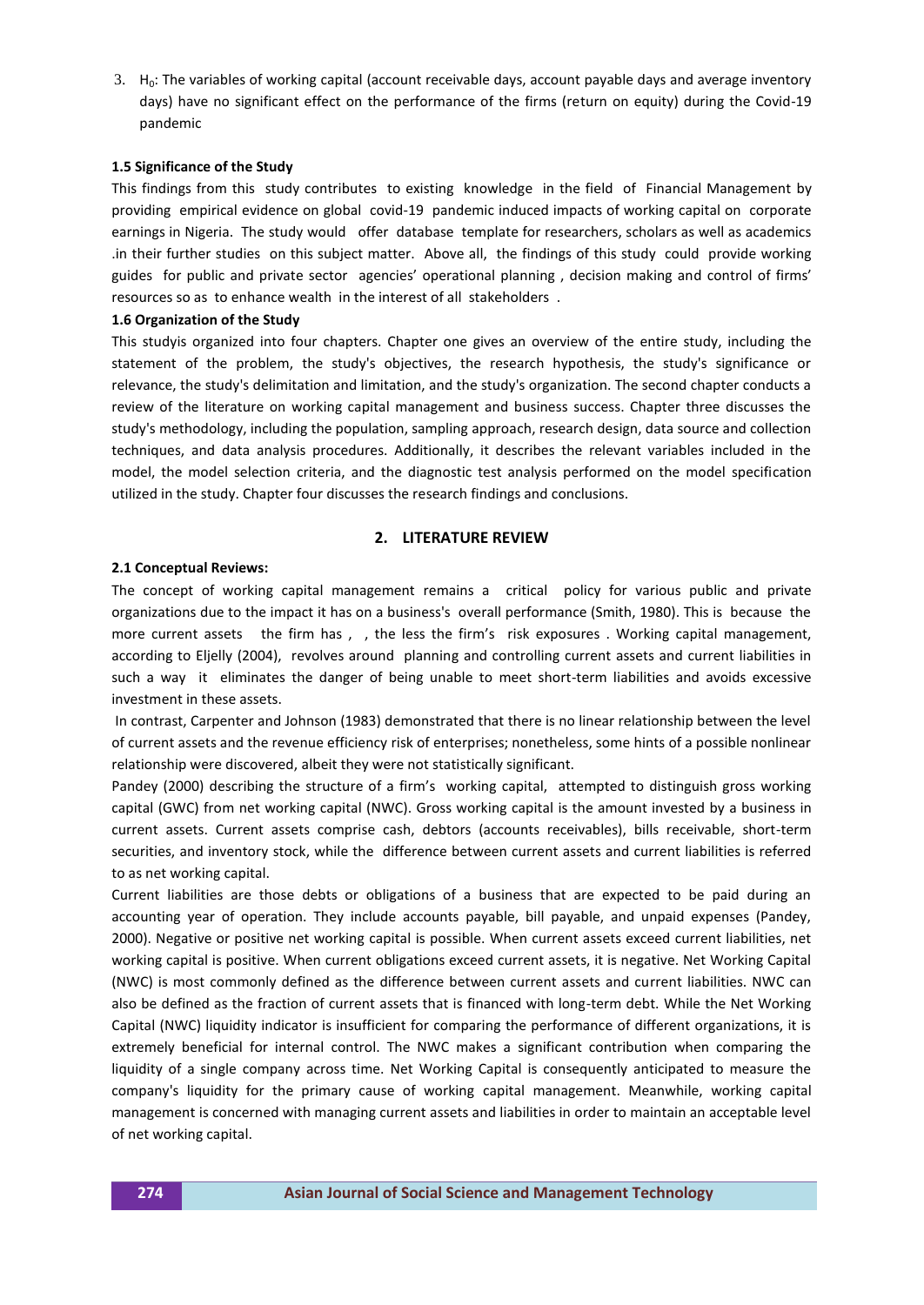Numerous corporate failures have been attributed to financial managers' inability to plan and oversee their firms' existing assets and liabilities effectively, according to (Smith, 1973). Due to a lack of appropriate planning for working capital requirements, the majority of businesses frequently have an excess of or a shortage of working capital (Agarwal 1977).

When a business maintains liquidity through borrowing, a difference exists between the profit produced on investments in the assets financed with borrowed funds and the interest payable to creditors. Finally, it can be considered that both a low level of liquidity and a large level of liquidity have related costs (Yeager and Seitz, 1989).

According to Shin and Soenen (1998), effective working capital management is critical for building shareholder value. Working capital management has a major impact on profitability and liquidity. They justified the association between the length of the net trading cycle, business profitability, and risk adjusted stock return using correlation and regression analysis. They discovered a significant negative correlation between the length of a firm's net trading cycle and its profitability. Additionally, they discovered an association between a shorter net trade cycle and higher risk-adjusted stock returns..

Mongrut et al. (2008) asserts that the Cash Conversion Cycle (CCC) provides a detailed and technical definition working capital management determinants. By viewing working capital as the money that are used to operate the business on the short term basis. In a similar vein, Nimalathasan (2010) argued that the academic foundation for the relationship between working capital management and profitability of an organization is explained by the fact that majority of firms regard the amount of cash invested in working capital as well as short term payables as a a financing alternative for the corporate funding which could maximize the firm's value. Furthermore, (Nimalathasan, 2010). views working capital management corporate policy which entails monitoring inventories, accounts receivable and payable, and cash which enhances efficient working capital management system that enables the businesses to recoup high earnings.

#### **2.2 Determinants of Working Capital**

A firm's overall working capital requirements are determined by a number of factors, some of which are endogenous and others of which are external. Again, these variables may vary between firms and over time. In general, the following factors should be considered when calculating a firm's working capital requirement: the nature of the business, its scale of operation, its production, its business cycle, seasonality and production policy, its credit policy, its growth and expansion, the level of inflation, operating efficiency, and raw material availability, its depreciation policy, taxation, dividend policy, and retention policy. Mansoori and Muhammad (2012) found that business size, operational cash flow, capital expenditure, and gross domestic product were all negatively connected with working capital management when evaluating the determinants of working capital management across Singapore firms using random and fixed effects.

However, they discovered that more profitable organizations have a longer cash conversion cycle. Additionally, they discovered no correlation between cash conversion cycle (CCC) and debt ratio. Chiou and Cheng (2006) sought to ascertain the essential aspects influencing working capital management in Taiwanese businesses. The study incorporated both microeconomic and firm-specific variables. They discovered that debt ratios, operating cash flows to total assets, and working capital management are all adversely connected with working capital management, but company age, return on assets (ROA), and working capital management are all positively correlated. Additionally, their findings suggested that enterprises face increased working capital management WCM obligations during economic downturns. Zariyawari et al. (2010) used pooled OLS regression to study the factors of WCM in Malaysian enterprises. They discovered a negative correlation between CCC and firm size, debt ratio, and sales growth. Additionally, their assessment found that enterprises with a higher debt load prefer to cut working capital because the cost of external financing is higher for them.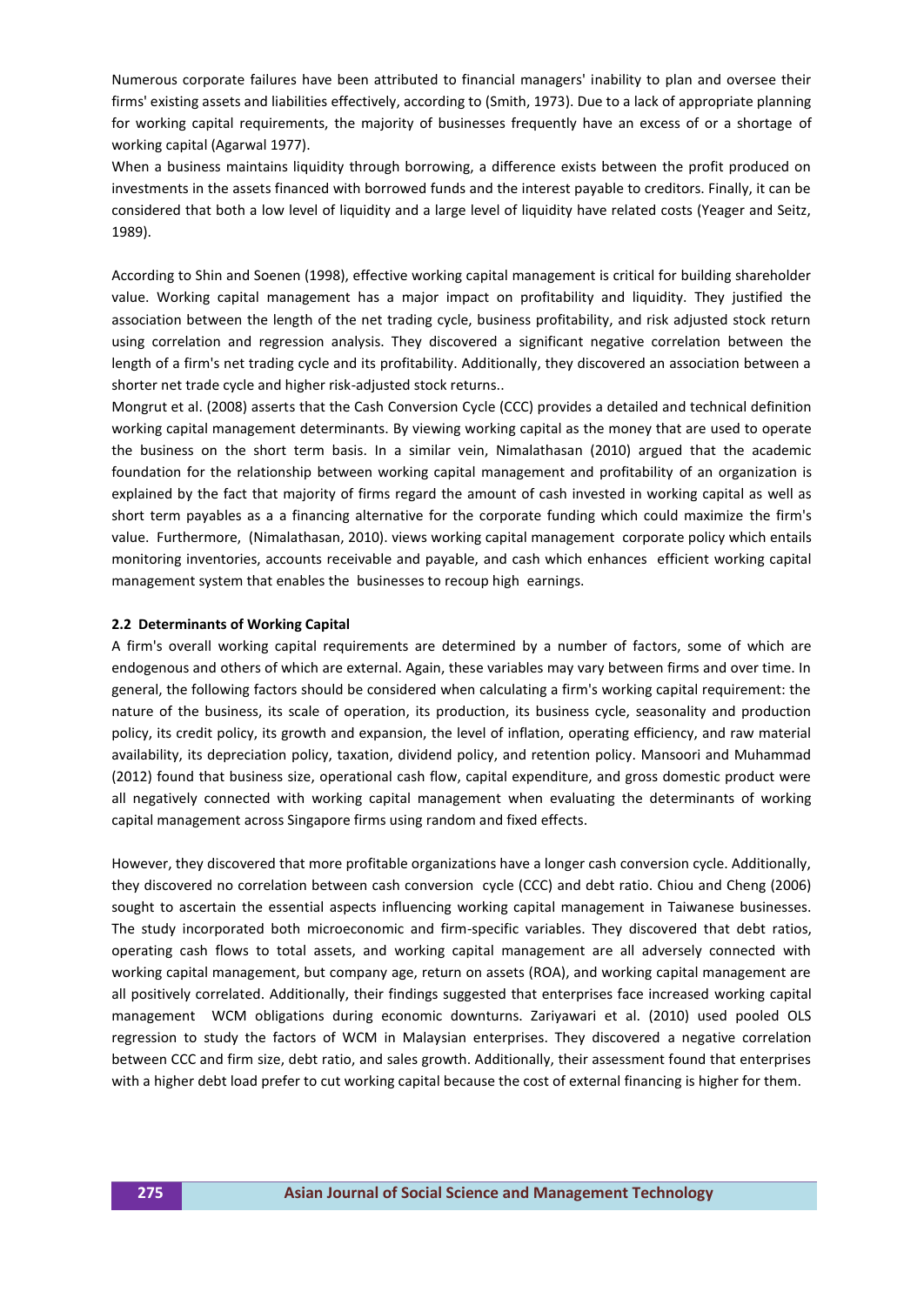#### **2.3 Global pandemic crisis and economic impacts:**

Working capital management obligations during economic downturns tends to be highly challenging all over the world including Nigeria. The global community have managed to evolve and transit over time in the face growing global health and economic crisis even with some devastating consequences.

Sergio Correia, Stephan Luck, and Emil Verner (2020) examined the impact of the biggest influenza epidemic in US history in the 1918 which lasted between 1918 and 1920 using a number of economic variable to examine the true economic consequences and discovered that in spite of various government interventions to reduce the economic severity of the pandemic impacts on the industrial sectors according to the regression calculations, the 1918 Flu Pandemic resulted in an 18% decline in manufacturing production for counties with the mean degree of exposure. Bank charge-offs also increased in exposed areas, showing an increase in company and consumer failures. This level of impacts further corroborates the assumption that pandemics stifle economic activity of the, more seriously afflicted areas by reducing both supply and demand for goods and services , relative reduction in manufacturing output, loss of employment , devaluation of bank assets growth and as well durable consumption goods (Eichenbaum et al. 2020). This was however the aftermath of a number of measures taken by the various national governments to curb the spreading of the virus .

World Health Organization (WHO) (2020) in their research, classified the coronavirus as (COVID-19) outbreak as a pandemic on11th of 2020. (Gibson 2020) notes that since that pronouncement, COVID-19 has resulted in the loss of hundreds of thousands of lives worldwide, caused significant obstacles for healthcare professionals, as well as the vulnerabilities of national health systems and havoc to businesses and societies (Gibson 2020). worldwide. According to Gibson (2020)

#### **2.4 COVID—19 Economic impacts and economic interventions in Nigeria:**

According to Onyekwena and Ekeruche (2020), COVID-19 pandemic remained a wake-up call to policymakers as the unusual and unprecedented nature of the crisis has made it impossible for citizens to rely on foreign health care services and more difficult to solicit for international support given the competing demand for medical supplies and equipment. A more integrated responses spanning several sector such as health, finance, and trade sectors were addressed to structural issues which would make the country less resilient to shocks and limit its range of policy responses.

It is however important to stress that , before the COVID -19 pandemic outbreak, Nigerian economy had been grappling with weak recovery from the 2014 oil glut shock, with a GDP growth tapering around 2.3 percent in 2019. By the end of February 2020, the [IMF revised the 2020 Nigerian GDP growth rate](https://www.imf.org/en/News/Articles/2020/02/17/pr2053-IMF-Staff-Concludes-Article-IV-Consultation-to-Nigeria) was revised from 2.5% to 2 %, due to relatively low oil prices and limited fiscal space. The country's debt profile was not spared as economic analyst estimate put the debt service-to-revenue ratio at 60% as at 2020. Amidst these existing constraining factors, the economic impact of the COVID-19 outbreak therefore aggravated the weakening trend of the aggregate demand thus making it more difficult for the government to weather the COVID -19 economic crisis.

In view of the need to foster faster recovery by the economy, tougher decisions were made, including but not limited to diversifying the country's revenue base away from oil exports and improving investments in the health care sector to ensure that the economy is able to recover quickly from difficult conditions in the future.

The Central Bank of Nigeria (CBN) arranged a number of fiscal stimulus packages , including a 50 billion naira (\$138.89 million) credit facility to households and small and medium enterprises most affected by the pandemic, a 100 billion naira (\$277.78 million) loan to the health sector, and a 1 trillion naira (\$2.78 billion) to the manufacturing sector. In addition, the interest rates on all CBN interventions were revised downwards from 9% to 5% plus a one-year moratorium on CBN intervention facilities .

Efforts were already made to bolster aggregate demand through increased government spending and tax cuts for businesses. The public budget increased from 8.83 trillion naira (\$24.53 billion) in 2019 to 10.59 trillion naira (\$29.42 billion) in 2020, representing 11 percent of the national GDP, while small businesses were exempted from company income tax , just as the tax rate for medium-sized businesses was revised downwards from 30% to 20% percent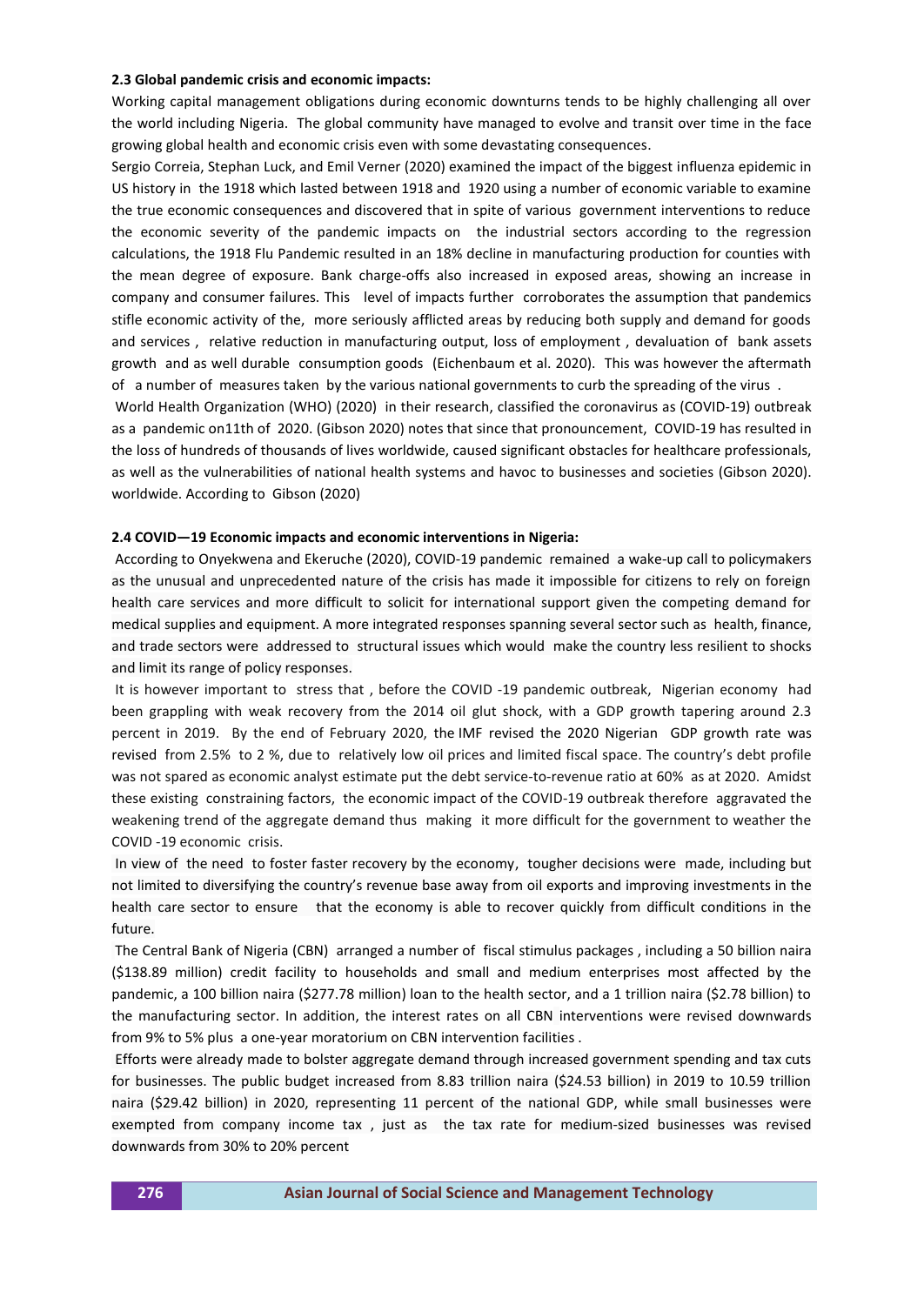As evidenced by the assessments above, global and national crises such as the Covid-19 epidemic and the Ebola crisis have severely affected the economy, and these negative consequences will continue for some time following the disaster. Thus, economies, corporations, governments, and societies must always demonstrate resilience by devising strategies to ensure that performance levels are maintained.

#### **2.5 Empirical Review**

Various authors have articulated the importance of strategic agility, resilience, and entrepreneurship in the fight against COVID-19 as well as the management and business implications of COVID-19 from an Asian perspective. They have also tried to explore the impact of COVID-19 on economies, businesses, and government support for businesses and communities, as well as the consequences for global supply chain disruptions, (Yipeng Liu, Jong Min Lee, and Celia Lee 2020)

They contended that once the crisis passes, the international economy will be reinvigorated via the efforts and collaborations of research, industry, and governments

However , empirical literature specifically , addressing working capital management nexus with company performance from various perspectives and contexts during the recent Covid 19 pandemic era is scarce , hence the justification for this current study. Interestingly, past authors delved greatly on working capital management and company performance under systematic risks challenges with inconsistencies in their results . For instance, Amaldi, Novak, Roscigno, and Zhang (2021) examined the influence of working capital management regulations on Czech manufacturing SMEs for the period between 2014 and 2018 using individual firms' working capital determinants as independent variables and leverage as a control variable. Dynamic panel data analysis methodology applied revealed a negative association between profitability and inventories turnover ratio , implying that investing in inventories and obtaining extensions from suppliers incur additional costs that reduce profitability.

Oladipo, Adegboyo, and Olugbamiye (2020) conducted research on the effects of working capital management on profitability in manufacturing enterprises in Nigeria by adopting the auto-regressive distributed lag (ARDL) analysis technique and found that cash and bank balances, trade payables and receivables all had a favorable effects on manufacturing firm profitability.

Madishetti and Kibona (2013) investigated the effect of receivables and payables management on the return on assets (ROA) of Small and Medium-Sized Enterprises (SMEs) in Tanzania, utilizing a sample of thirty-eight (38) SMEs from the Dar-Es-Salaam and Morogoro areas for a five-year period ending March 31, 2006 and ending March 31, 2011 employing pearsons correlation coefficient on univariate series and discovered that as average payment period reduces, turnover increases, as return on asset increases as well. This implied the existence of a negative correlation between average payment period and firm's performance .

Panigrahi (2013) conducted a study on the relationship between inventory management and return on assets (ROA). using case study of Indian cement manufacturing firms between 2001 and 2010 on a randomly selected sample of five (5) leading Indian cement companies and discovered a significant negative linear relationship between inventory conversion period and return on assets.

Nzioki et al. (2013) investigated the influence of working capital management on the return on assets (ROA) of manufacturing companies listed on the Nairobi Securities Exchange (NSE) on nine (9) manufacturing enterprises that were listed on the NSE using multiple regression and correlation analysis methods and the results indicate that the return on asset (ROA) was positively connected with average collection period (ACP) and average payment period ( APP) but negatively correlated with return on asset (ROA ) was non-significant.

Soekhoe (2012) used correlation and regression analysis approaches to examine seventy (70) publicly listed firms' profitability and working capital variables' relationship in Dutch from 2006 to 2010 and discovered negative relationship between the profitability and the accounts payable and receivable periods respectively .. Napompech (2012) collected data on 255 corporations from the Thai stock exchange over a three-year period, from 2007 to 2009. The 255 businesses operate in seven (7) industries: consumer items, manufacturing, information technology, agriculture and food resources, construction and building materials, and service. Napompech (2012) examined the association between variables using descriptive statistics, correlation, and regression analyses. The findings suggest a negative correlation between return on asset and inventory conversion and receivables collection timeframes.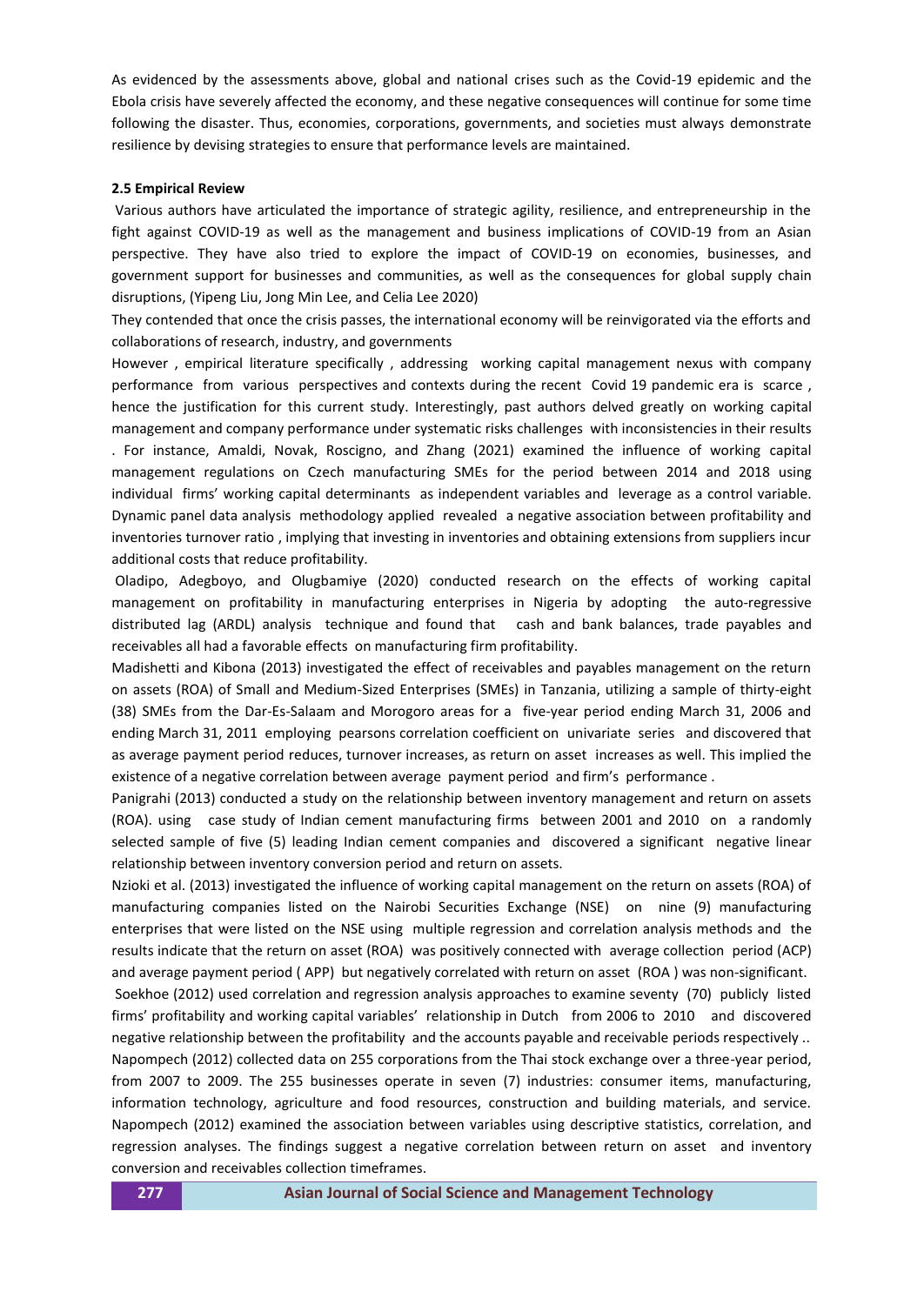Rehman and Anjum (2013) investigated the profitability effects of working capital management on (10) ten Pakistan Cement sector listed firms on Karachi Stock Exchange using data for the period between 2003 and 2008 and employing regression analysis approach and found inverse relationship between working capital management and profitability of companies in Pakistan.

Samilogu and Demirgunes (2008) examined the effect of working capital management on firm profitability in Turkey. The findings suggested that the accounts receivable and inventory periods have a considerable negative impact on the profitability of the organization. This means that when the duration of these variables increases, profitability falls, or vice versa. Additionally, sales growth and leverage had a substantial impact on profitability, both favorably and negatively. This indicates that any rise in sales results in an increase in profits, whereas any increase in debt results in a decrease in profitability.

Deloof (2003) discovered a substantial negative link between gross operating income and the number of days accounts receivable, inventory, and accounts payable of Belgian enterprises using correlation and regression analyses. Managers can add value to their shareholders by reducing the number of days' accounts receivable and inventories to a manageable level.

Oladipo, Adegboyo, and Olugbamiye (2020) conducted research on the effects of working capital management on profitability in manufacturing enterprises in Nigeria by adopting the auto-regressive distributed lag (ARDL) analysis technique and found that cash and bank balances, trade payables and receivables all had a favorable effects on manufacturing firm profitability.

Olayinka (2012) investigated the effect of working capital management on profitability of selected quoted firms in Nigeria using data sourced from a sample of 68 Nigerian non-financial firms for the period 1997- 2007). Results suggest that firm's profitability is reduced by lengthening the number of days of account receivable while shortening the cash cycle improves profitability.

Akindele and Odusina (2015) studied working capital management and firms' profitability in Nigeria employing data obtained from audited financial statements of twenty-five (25) Nigerian companies from 2005-2011 analysed by multiple regression method and found a negative relationship between working capital management and profitability of firms.

In order to provide evidence of the relationship between company's profitability and working capital management, Oladele and Tasie (2011) conducted a study on six (6) Nigerian manufacturing firms using data randomly sourced from the firms' audited annual reports and analysed using correlation tool and discovered a negative correlation between working capital management and profitability of firms.

Dapo and Teju (2017) examined the impact of working capital management on performance and profitability of manufacturing firms. Data for the study were obtained from a sample of twenty (20) manufacturing enterprises listed on Nigerian Stock Exchange (NSE) from 2005-2014. The results of multiple regression indicated that WCM has significant impact on profitability of the firms.

Dauda, Martins and Luka (2016) studied working capital management and profitability of listed Nigerian food product companies. The aim was to examine the effect of working capital management on profitability of listed companies on NSE for the period 2002-2011. Data obtained from annual reports of the companies were analyzed using panel data regression technique. The result revealed a positive relationship between cash conversion cycle and return on assets of the firms.

Lara and Martha (2018) conducted a study on the impact of WCM on the financial performance of manufacturing enterprises measured by ROA of firms. Data for the study were obtained from financial statements of twenty-two (22) manufacturing companies located in Lagos and Ogun states of Nigeria. Results of multiple regression revealed that WCM has significant impact on ROA of the companies.

Nkechi, John and Natali (2016) did a study on working capital management impact on profitability and growth of industry using data obtained from financial statements of seven (7) beverage manufacturing enterprises located in Lokoja the capital of Kogi State-Nigeria. Results of multiple regression analysis revealed a significant impact of WCM on profitability of the enterprises.

Ojoade and Tolu (2015) examined the role of working capital management in liquidity management and profitability of firms. Data for the study were obtained from the financial statements of ten (10) manufacturing firms in Lagos state. Using panel analysis, Ordinary Least Square (OLS) and Fixed Effect Estimation (FEE), the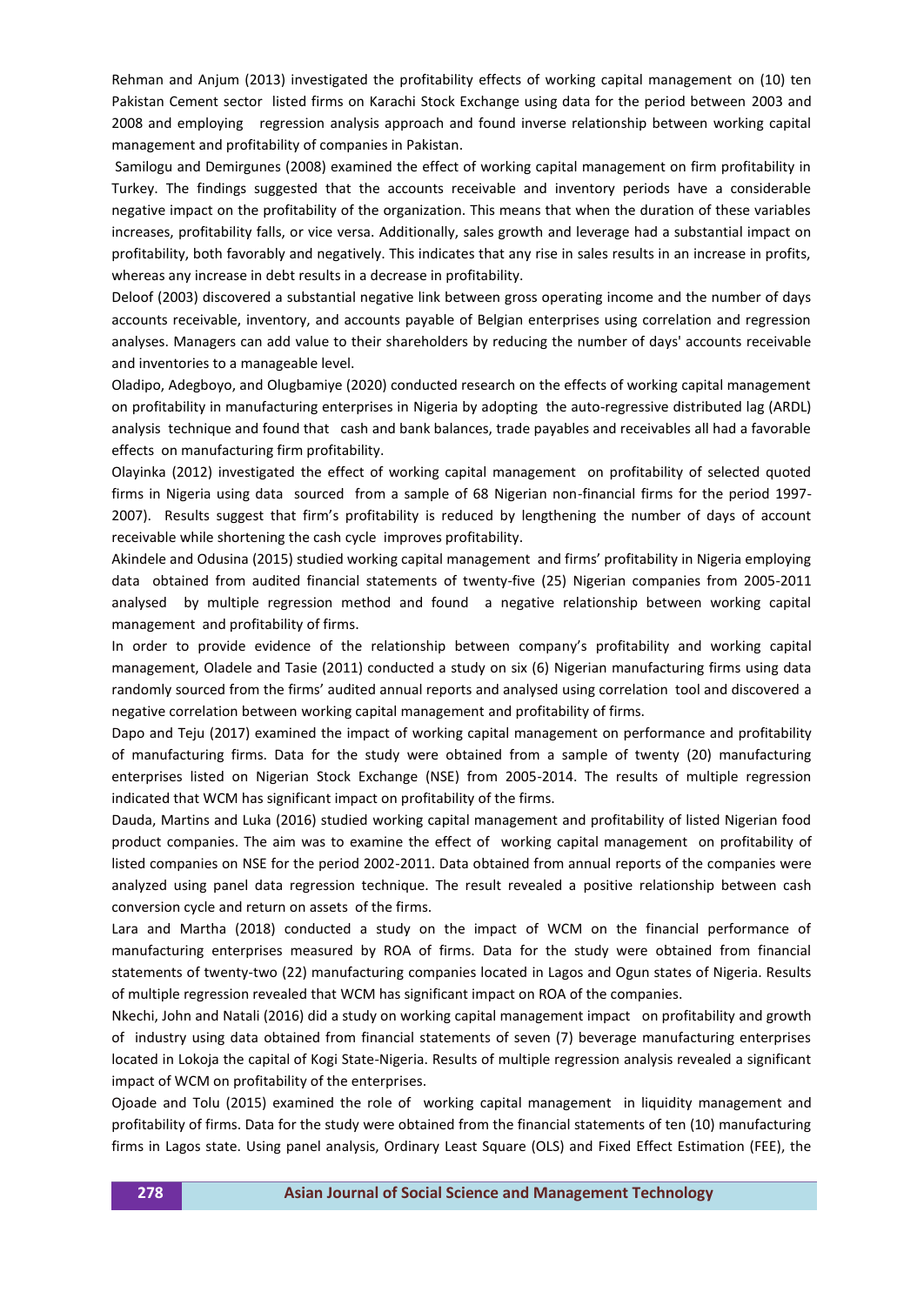result of the analysis showed that working capital management can impact positively on ROA suggesting a relationship between working capital management and ROA.

## **2.6 Theoretical Review:**

The theoretical underpinnings of this study centers around the much debated motives for holding money by individuals as well as firms as proposed by Irving Fisher in 1911 termed " The Quantity Theory of Money" The quantity theory money as popularized by numerous authors is used to attest and emphasize on the need to hold cash or money otherwise termed as working capital.

**2.6.1 According to the quantity theory of money,** money is sourced solely for the purpose of making payments for present ,previous and future transactions. Irving Fisher (1911) in describing the motives for holding money by firms and individuals, presented the motives as a model of exchange or equation of exchange given as:

MV=PT ;

Where : M denotes the nominal stock of money in circulation,

 V denotes the transaction velocity of money, defined as the average number of times a given quantity of money changes hands in transactions,

P denotes the average price of all transactions, and

T denotes the total number of transactions during the time period.

This implies that MV and PT can be used to calculate the total value of transactions over a specified time period and must therefore be related . Thus, 'the equation' is a true identity; it simply states that the total amount of money exchanged in transactions equals the value of quantity of goods and services is sold. By implication , for businesses to conserve cash or working capital there is need to monitor the volume of goods and services to acquire at a given the perceived relationship as explained by the money theory. Hence , firms should endeavor to monitor the variables as presented in the model to manage working capital level or quantity of money the company can hold at any particular point in time.

### **2.6.2 The Modern Quantity Theory**

Milton Friedman reformulated the quantity theory of money as a theory of money demand in 1956, and this current quantity theory has been the foundation for monetarists' thinking (Copeland et al, 2005). Money is viewed as simply one type of financial asset, alongside consumer durables, property, and human wealth, in this idea. According to Friedman, money has a convenience yield in that its possession reduces the time and effort required to conduct transactions. With regards to this theory , managers should endeavor and to review speculative spending as well as investment yield in line with investment horizons which creates impacts on the liquidity position of the firm.

**2.7.3 Prescriptive Theory of Working Capital Management** : According to Mcinnes (1937) and Diallo & Obotto (2003) in this theory, if working capital is managed according to prescriptive theory then it would be expected that businesses would invest in working capital, finance working capital, monitor factors that influence working capital, manage cash, accounts receivable, inventory, accounts payable, the cash conversion cycle (aggregative approach), and measure and analyze performance to ensure that the long term (fixed) assets are utilized effectively and efficiently. Optimal management of working capital for profitability is the key emphasis of the theory. The emphasis of the theory underscores its relevance to the current study for the fact that effective working capital (cash) management is one of the major endogenous policies needed in Nigerian manufacturing environment for profitable operation .

#### **3. RESEARCH METHODOLOGY**

#### **3.1 Research design, Data sources and sampling technique:**

This study used inferential and expo- facto research approach to examine the impact of working capital management on the profitability of publicly listed enterprises in Nigeria during the COVID-19 pandemic period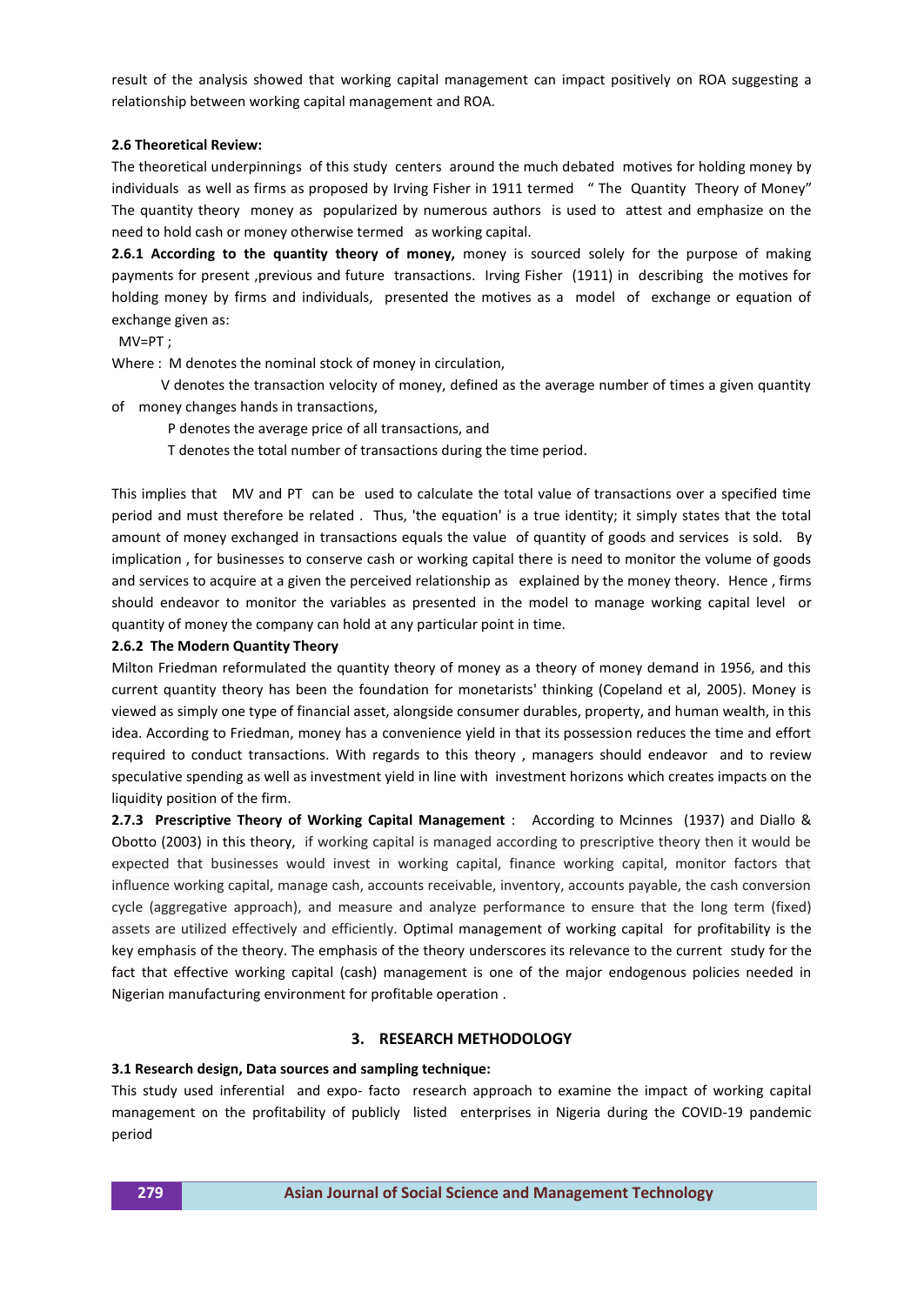**Using** quantitative based approach secondary panel data were sourced from various annual reports of the publicly listed companies in the manufacturing sector of the Nigerian Stock market . Convenience and purposive sampling methods were adopted to sample data from the population of 177 listed domestic companies in Nigeria as at 2020 trading period **.** A total of ten (10) listed companies across the (13) thirteen manufacturing sector were selected based on accessibility and availability of needed data as at 2021 reporting year.

## **3.2 Data analysis techniques:**

Data collected were analyzed using the panel regression approach on panel data of 10 listed firms using a period from 2019 and 2020. The following base model was used, a multiple regression equation used by a researcher for predictions purpose. The linear regression model utilized in this investigation, was modified from Shehu et al. (2013) and Ogare, (2013). Consistent with past research, this model changed and expanded the model evaluated previously, and the ordinary least squares procedure was led by the following linear model.

## **3.3 Model Specification**

The model specified in this study is based empirical studies on the effect of working capital on the performance of manufacturing firms during Covid-19 period. In this study, the working capital measurement indices are captured respectively by account payable days, and average inventory days and account receivable days while Banks' Performance is each represented by return on asset and return on equity and profitability margin.

The model for investigation of the relationship between these variable are as specified as follows.

1.  $OPM_{it} = \beta_0 + \beta_1 ARD_{it} + \beta_2 APD_{it} + \beta_4 AID_{it} + \varepsilon_{it}$  ...... i

2.  $ROA_{it} = \beta_0 + \beta_1 ARD_{it} + \beta_2 APD_{it} + \beta_4 AID_{it} + \varepsilon_{it}$  ...... ii

3.  $ROE_{it} = \beta_0 + \beta_1 ARD_{it} + \beta_2 APD_{it} + \beta_4 AID_{it} + \varepsilon_{it}$  ...... iii Where: OPM = Operating profitability margin ROA = Return on Asset ROE= Return on Equity APD = Average Payable Days AID = Average Inventory Days ARD = Average Receivable Days  $β<sub>o</sub>$  = Regression intercept β<sup>1</sup> --β 4= Parameters

## **3.4 OPERATIONAL VARIABLES AND DECISION CRITERIA:**

The operational variables are exogenous and endogenous factors which are manipulated to determine their individual and collective power of inference about the subject matter. Exogenous variables such as liquidity ratio, average collection period, debtors collection period and inventory conversion period (ICP). Each of these independent variables is discussed in detail in the literature section, but for the sake of simplicity, the terminology is discussed below.

Inventory conversion period measures the number of times, on average, the inventory sold during the period.

Inventory conversion period = inventory × (365 number of days for lockdown) Debtors Collection Period (DCP) is an independent variable used as measurement for the Collection Policy

Debtors collection period = account receivable × 365/Net Sale. Liquidity ratio is one of independent variable which affects profitability of firms and is measured as; Current Assets (CA)/Current Liabilities

The endogenous proxy factors comprising of profitability margin and return on assets as dependent variables are measured as : Net Profitability Margin (NPM) given as net profit after tax divided by total sales

**280 [Asian Journal of Social Science and Management Technology](http://www.ajssmt.com/)**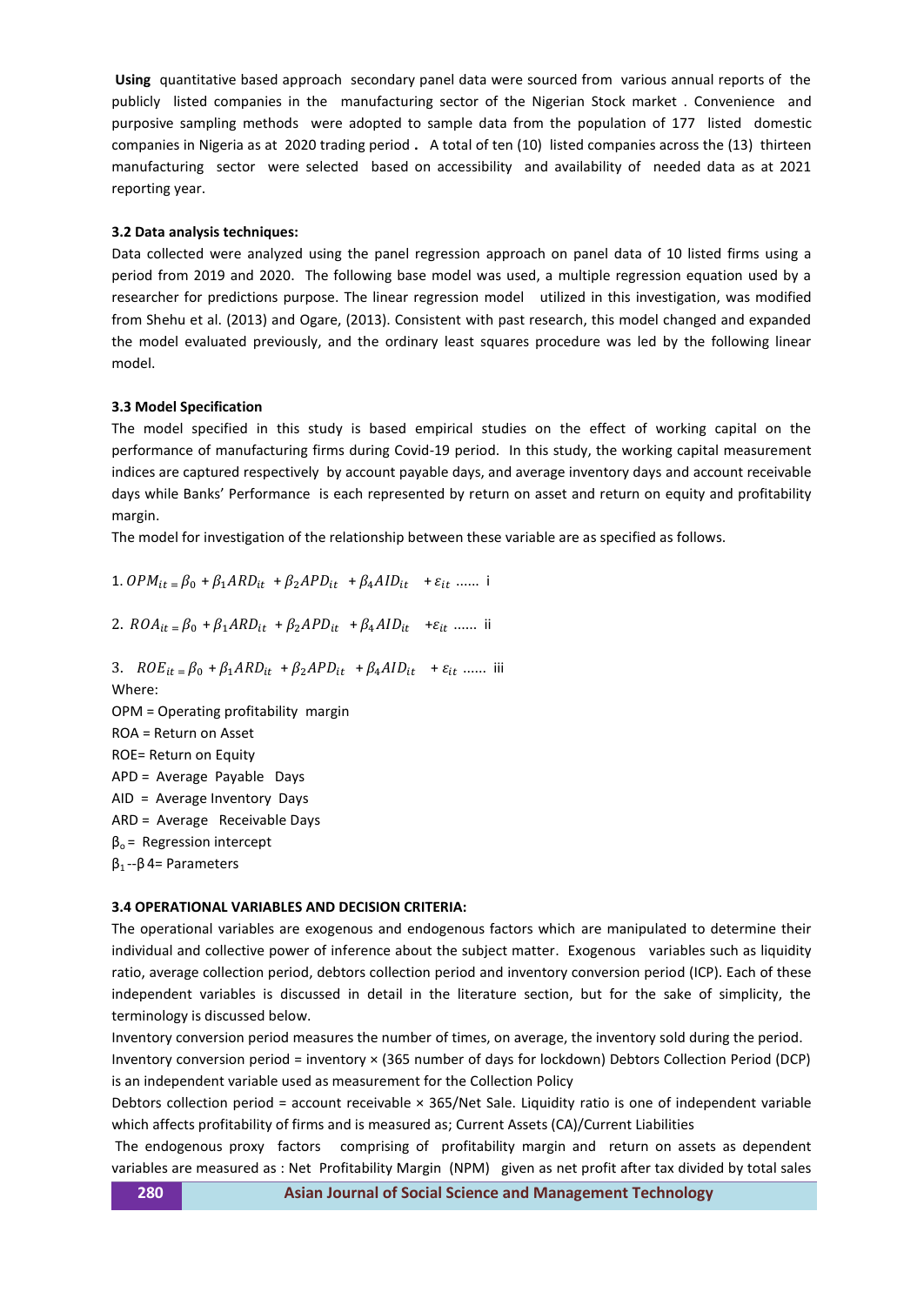while the return on asset is given as Net profit after tax divided by total assets or total investible funds within the period

The three research hypotheses are tested for either rejection or acceptability based on the panel regression result .

The Null hypothesis is rejected if the at a level of significance of less than 5%

H:0 = rejected where  $\alpha \le 0$ . The study apriori expectation indicates that the parameters ;  $\beta$ 1  $\le$  1,  $\beta$ 2  $\ge$  1 and  $3\beta \leq 1$  or 0

#### **3.5 MODEL ESTIMATION:**

Panel data collected were subjected to series of pre - panel regression preliminary diagnosis tests for normally, stationarity and suitability for the use of fixed effect or random effect panel regression methodology . These include descriptive statistical tests, Augment Dickey fuller test (ADF)and Haustman Tests respectively.

#### **4. DATA ANALYSIS, RESULTS AND DISCUSSION OF FINDINGS**

#### **4.1 Descriptive Analysis**

Descriptive statistics provides some useful insights about the data set of a study because it gives an account of the shape and nature of a data set. Table 1 presents the descriptive statistics of the data run for this study in terms of the minimum, maximum, mean, standard deviation, and the number of observations for the study.

| ROA%        | ROE%     | OPM%        | <b>AID</b> | <b>APD</b> | <b>ARD</b>  |
|-------------|----------|-------------|------------|------------|-------------|
| 20.07879    | 102.1532 | 15.03200    | 94.43939   | 100.1326   | 48.15023    |
| 30.23255    | 43.30980 | 22.77518    | 91.16720   | 71.27491   | 51.46712    |
| 36.80726    | 686.2218 | 25.04049    | 182.3816   | 261.5953   | 84.58235    |
| 0.442013    | 0.916095 | 0.816823    | 51.66407   | 43.89714   | 12.83528    |
| 14.29627    | 169.7773 | 10.00136    | 31.30863   | 56.98475   | 16.76345    |
| $-0.359464$ | 2.527359 | $-0.432255$ | 1.646800   | 1.494420   | $-0.134843$ |
| 1.245901    | 8.626716 | 1.238819    | 5.631322   | 4.409440   | 3.384964    |
| 2.994765    | 47.67509 | 3.207614    | 14.80971   | 9.099738   | 0.184106    |
| 0.223715    | 0.000000 | 0.201129    | 0.000608   | 0.010569   | 0.912057    |
| 401.5757    | 2043.064 | 300.6401    | 1888.788   | 2002.653   | 963.0046    |
| 3883.284    | 547662.1 | 1900.517    | 18624.38   | 61697.98   | 5339.254    |
| 20          | 20       | 20          | 20         | 20         | 20          |
|             |          |             |            |            |             |

#### **Table 1Summary of Descriptive Statistics**

#### **Source: E-Views 10 Output**

Table 1, shows that the mean for return on asset (ROA), return on Equity (ROE), operating profit margin (OPM), average inventory days ( AID), account payable days (APD) and account receivable days (ARD) are 20.07879, 102.1532, 15.03200, 94.43939, 100.1326 and 48.15023 respectively.

Evidence from the table 1, shows the median for return on asset (ROA), return on Equity (ROE), operating profit (OPM), average inventory days ( AID), account payable days (APD) and account receivable days (ARD) are 30.23255, 43.30980, 22.77518, 91.16720, 71.27491 and 51.46712.

Also, the table 1, shows that the maximum values are 36.80726, 686.2218, 25.04049, 182.3816, 261.5953 and 84.58235 for the variables return on asset (ROA), return on Equity (ROE), operating profit (OPM), average inventory days ( AID), account payable days (APD) and account receivable days (ARD) respectively. The minimum values for the variables return on asset (ROA), return on Equity (ROE), operating profit (OPM), average inventory days (AID), account payable days (APD) and account receivable days (ARD) are 0.442013, 0.916095, 0.816823, 51.66407, 43.89714 and 12.83528 respectively. From table 1, the standard deviation variables return on asset (ROA), return on Equity (ROE), operating profit (OPM), average inventory days (AID), account payable days (APD) and account receivable days (ARD) are 14.29627, 169.7773,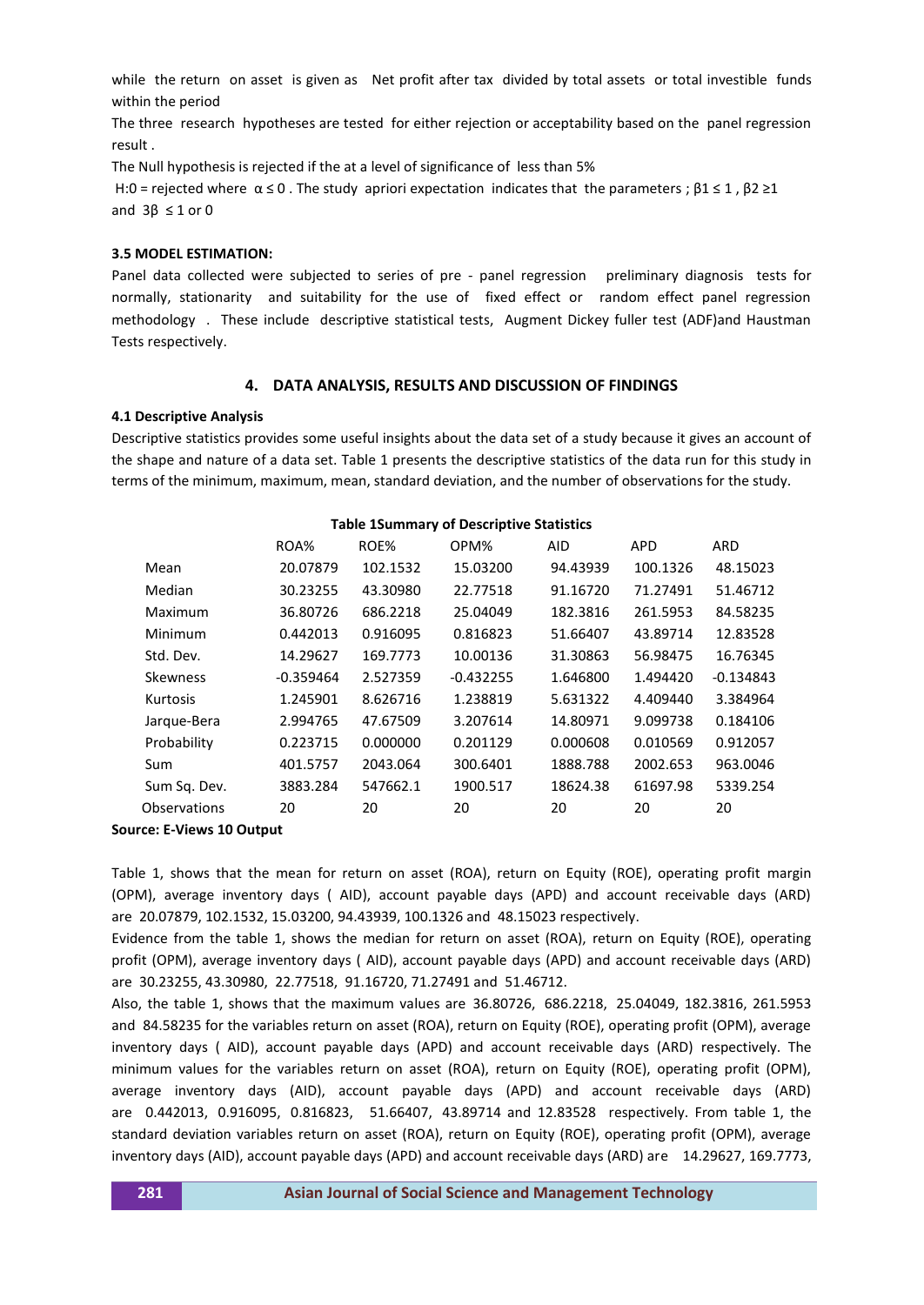10.00136, 31.30863, 56.98475 and 16.76345 respectively. Table 1, shows that return on Equity (ROE), average inventory days (AID) and account receivable days (ARD) are positively skewed while return on asset (ROA), operating profit (OPM) and account payable days (APD) is negatively skewed respectively.

From table 1, ROA (1.245901) and OPM ( 1.238819) are platykurtic because their distribution is more peaked than normal. While ROE (8.626716), AID ( 5.631322), APD ( 4.409440) and ARD ( 3.384964) are leptokurtic because the height of the distribution has a relatively high peak than normal. Table 1, also show that ROA, OPM and ARD are normally distributed because their corresponding p-value 0.223715, 0.201129 and 0.912057 are greater than 5% significance level. The variables ROE, AID and APD are not normally distributed because their corresponding p-values 0.00000, 0.000608 and 0.010569 are less than 5% significance.

## **4.2 Hypotheses Testing**

This section deals with examination of the relationship that exist between the variables identified in the study as stated in the research objectives, research questions and the hypothesis. The model formulated earlier is tested using the simple linear regression. Note that the chosen alpha  $(\alpha)$  at 5% significant level is 0.05

## **4.2.1 Test of Hypothesis One (H01)**

**Research Objective 1**: To determine the effects of working capital (account receivable days, account payable days, average inventory days) on the profitability of selected firms in Nigeria (operating profit margin) during Covid-19 period

Research Hypothesis 1: H<sub>0</sub>: Working capital management (account receivable days, account payable days, average inventory days) has no significant effect on the profitability of the organization (operating profit margin) during Covid-19 period

**Research Model 1:**  $OPM_{it} = \beta_0 + \beta_1 ARD_{it} + \beta_2 APD_{it} + \beta_4 AID_{it} + \varepsilon_{it}$  ... equ 1

#### **Table 2 Hausman Test**

| Correlated Random Effects - Hausman Test       |             |                  |              |        |
|------------------------------------------------|-------------|------------------|--------------|--------|
| Test cross-section random effects              |             |                  |              |        |
| <b>Test Summary</b>                            |             | Chi-Sq.          | Chi-Sq. d.f. | Prob.  |
|                                                |             | <b>Statistic</b> |              |        |
| Cross-section random                           |             | 6.884930         | 3            | 0.0757 |
| Cross-section random effects test comparisons: |             |                  |              |        |
| Variable                                       | Fixed       | Random           | Var(Diff.)   | Prob.  |
| LARD                                           | 1.474721    | 2.453273         | 0.479399     | 0.1576 |
| LAPD                                           | $-0.688423$ | $-1.771249$      | 0.741174     | 0.2085 |
| LAID                                           | $-2.777270$ | $-1.185859$      | 0.901005     | 0.0936 |
|                                                |             |                  |              |        |

## **Source: E-Views 10 Output**

The Hausman's test discriminates between the fixed and random effect models as presented in Table 4.4.3. The Hausman's chi-square statistics of 0.0757 is insignificant at 5%. Hence, it appears there is no correlation between the error term and one or more independent variables. Therefore, the random effect model is considered to be capable of generating more consistent estimate as against the fixed effect model. Thus, our discussion is based on the random effect model as presented in Table 3

#### **Table 3 Random effect Regression for Hypothesis One**

| Dependent Variable: LOPM                                                |             |            |             |        |  |
|-------------------------------------------------------------------------|-------------|------------|-------------|--------|--|
| Method: Panel EGLS (Cross-section random effects)                       |             |            |             |        |  |
| Variable                                                                | Coefficient | Std. Error | t-Statistic | Prob.  |  |
| LARD                                                                    | 2.453273    | 0.313868   | 7.816253    | 0.0000 |  |
| LAPD                                                                    | $-1.771249$ | 0.293508   | $-6.034752$ | 0.0000 |  |
| LAID                                                                    | $-1.185859$ | 0.415078   | $-2.856952$ | 0.0114 |  |
|                                                                         | 2.715677    | 0.804592   | 3.375224    | 0.0039 |  |
| <b>Effects Specification</b>                                            |             |            |             |        |  |
| 282<br><b>Asian Journal of Social Science and Management Technology</b> |             |            |             |        |  |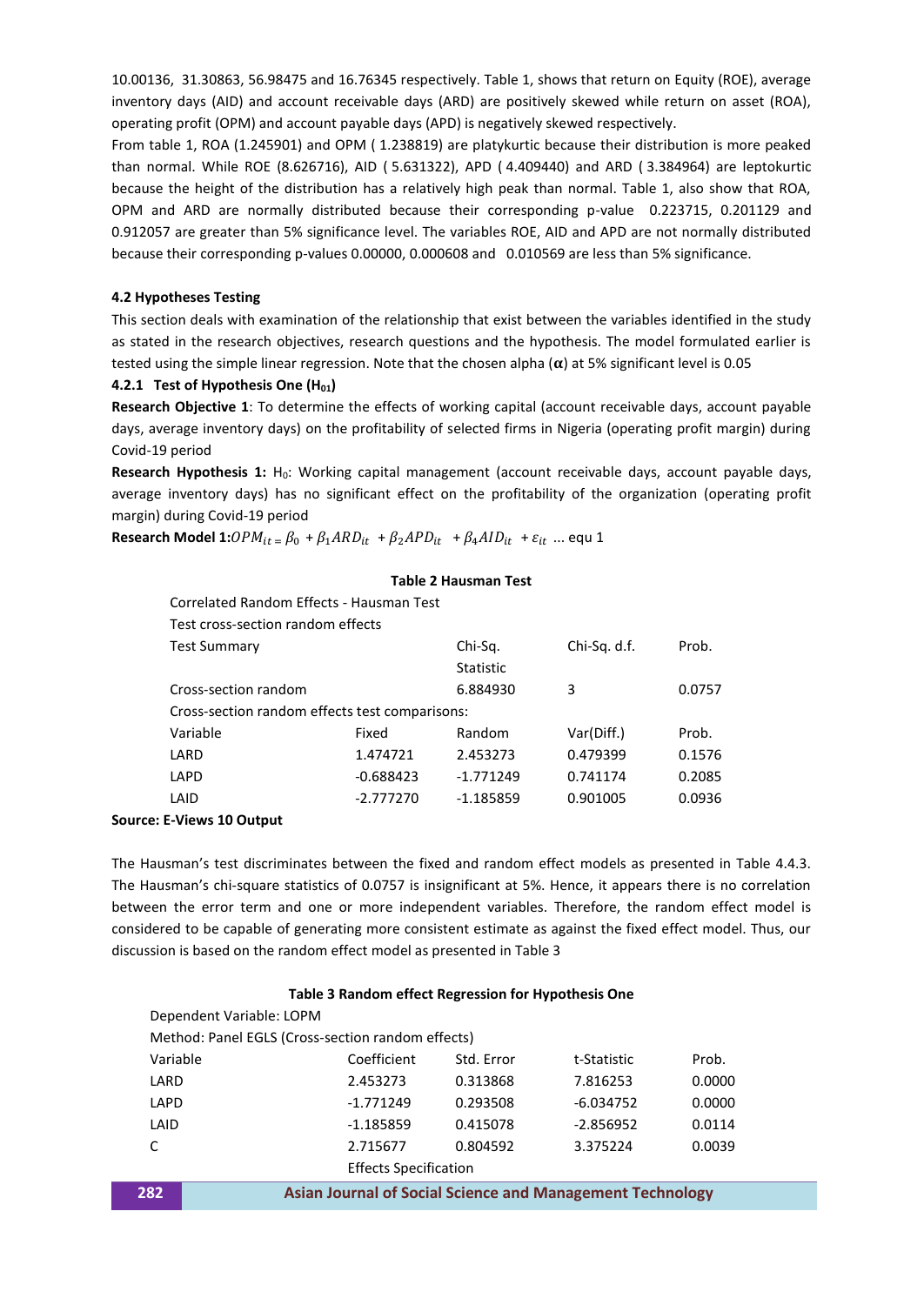| R-squared          | 0.797746 | Mean dependent var | 0.527842 |
|--------------------|----------|--------------------|----------|
| Adjusted R-squared | 0.759823 | S.D. dependent var | 0.291463 |
| S.E. of regression | 0.142840 | Sum squared resid  | 0.326450 |
| F-statistic        | 21.03612 | Durbin-Watson stat | 2.285685 |
| Prob(F-statistic)  | 0.000008 |                    |          |

 **Source: E-Views 10 Output**

From the panel least square results shown in Table 3 above, coefficient of determination  $(R^2)$  for the model is 0.759823 indicating the strength of the explanatory variables to explain changes/variations that take place in the dependent variable. It implies that, the explanatory variables explain or account for 74.7 percent of variation in the dependent variable. That is, 74.7% of the variations in operating profit margin (OPM) are explained by account receivables days (ARD), account payable days (APD) and average inventory days (AID). In other words, about 25.3 percent of variation in the dependent variable is caused by other factors not included in the model. In line with the output of the analysis, the model will appear with its estimates as follows:

 $OPM_{it} = 2.715677 + 2.453273 ARD_{it} - 1.771249 APD_{it} - 1.185859 AID_{it} + \epsilon...$  …....1

The coefficient of account receivables days (ARD)assumes a positive and statistically significant value. This implies that one percentage point rise in account receivables days (ARD) increases operating profit margin (OPM) by 2.453273percent. The coefficient of account payable days (APD) assumes a negative and statistically significant value. This implies that one percentage point rise in account payable days (APD) will decrease operating profit margin (OPM) by 1.771249percent. The coefficient of average inventory days (AID) assumes a negative and statistically significant value. This implies that one percentage average inventory days (AID) increases operating profit margin (OPM) by 1.185859percent.

The robustness of this result is further buttressed by an F-statistic of 21.03612 while the Durbin-Watson statistic of 2.285685 clearly indicates that there is no effect of serial correlation among the variables used in the study. With the Probability of F-statistic of 0.000008, it is significant enough to conclude that working capital management (account receivable days, account payable days, average inventory days) has significant affect on the profitability of the organization (operating profit margin) during Covid-19 period.

## **4.2.2 Test of Hypothesis Two (H02)**

**Research Objective 2**: To evaluate how the components of working capital (account receivable days, account payable days, average inventory days) impact the profitability of the selected firms in Nigeria (return on asset) during Covid-19 period

**Research Hypothesis 2:** H<sub>0</sub>: The components of working capital (account receivable days, account payable days, average inventory days) have no significant impact on the profitability of the firm (return on asset) during Covid-19 period

**Table 4 Hausman Test**

**Research Model 2:**  $ROA_{it} = \beta_0 + \beta_1 ARD_{it} + \beta_2 APD_{it} + \beta_4 AID_{it} + \varepsilon_{it}$  ...... 2

|                                                |             | 18916 <del>-</del> 1189311811 1636 |              |        |
|------------------------------------------------|-------------|------------------------------------|--------------|--------|
| Correlated Random Effects - Hausman Test       |             |                                    |              |        |
| Test cross-section random effects              |             |                                    |              |        |
| Test Summary                                   |             | Chi-Sq.                            | Chi-Sq. d.f. | Prob.  |
|                                                |             | <b>Statistic</b>                   |              |        |
| Cross-section random                           |             | 6.936966                           | 3            | 0.0739 |
| Cross-section random effects test comparisons: |             |                                    |              |        |
| Variable                                       | Fixed       | Random                             | Var(Diff.)   | Prob.  |
| LARD                                           | 1.406520    | 2.315172                           | 0.332500     | 0.1151 |
| LAPD                                           | $-0.802494$ | $-1.756606$                        | 0.573935     | 0.2079 |
| LAID                                           | $-2.859561$ | $-1.679686$                        | 0.657583     | 0.1457 |
| Source: E-Views 10 Output                      |             |                                    |              |        |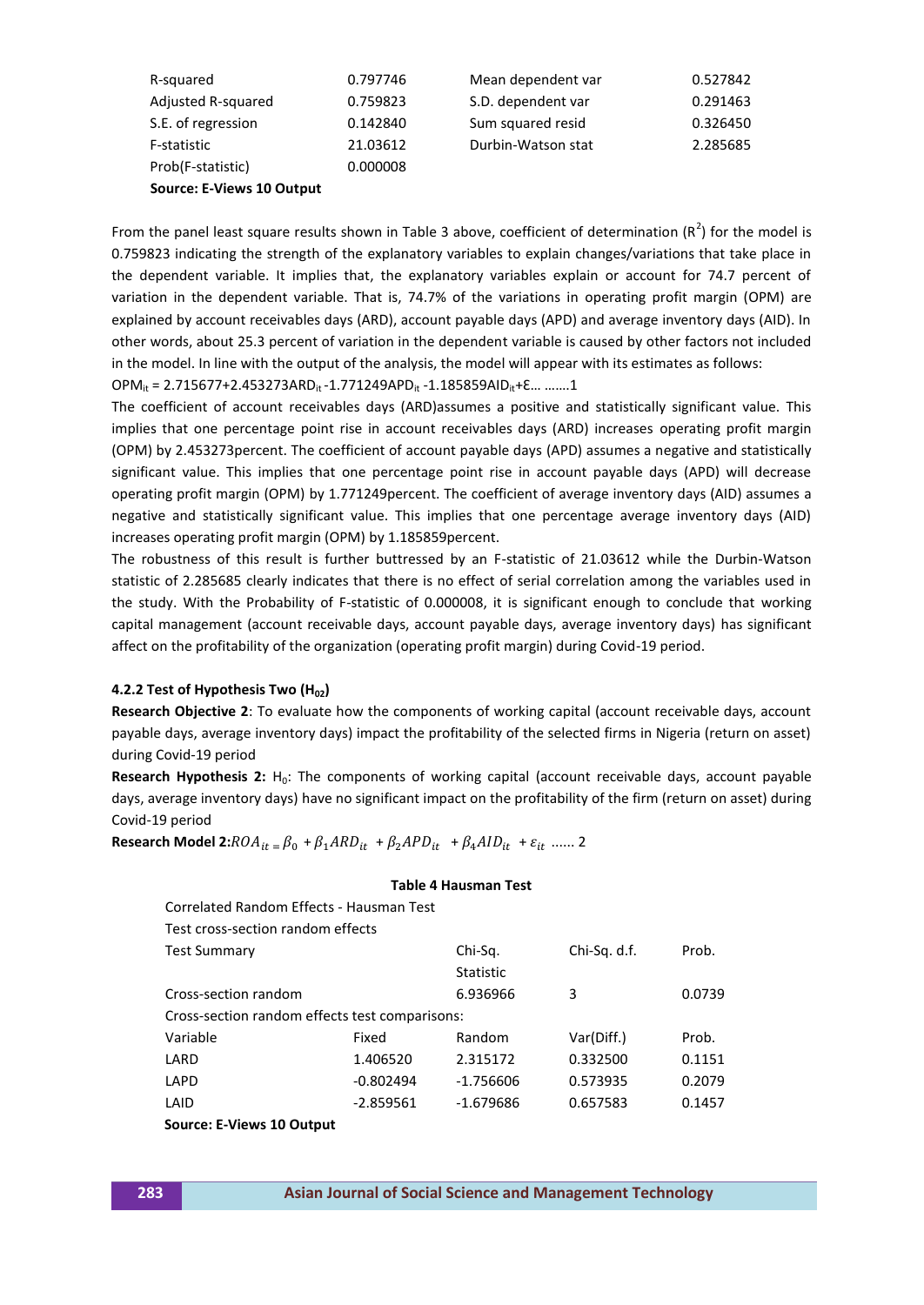The Hausman's test discriminates between the fixed and random effect models as presented in Table 4. The Hausman's chi-square statistics of 0.0739 is insignificant at 5%. Hence, it appears there is no correlation between the error term and one or more independent variables. Therefore, the random effect model is considered to be capable of generating more consistent estimate as against the fixed effect model. Thus, our discussion is based on the random effect model as presented in Table 5

|                                                   | Table 5 Random effect regression for hypothesis two |                    |             |          |
|---------------------------------------------------|-----------------------------------------------------|--------------------|-------------|----------|
| Dependent Variable: LROA                          |                                                     |                    |             |          |
| Method: Panel EGLS (Cross-section random effects) |                                                     |                    |             |          |
| Variable                                          | Coefficient                                         | Std. Error         | t-Statistic | Prob.    |
| LARD                                              | 2.315172                                            | 0.452711           | 5.114017    | 0.0001   |
| LAPD                                              | $-1.756606$                                         | 0.442106           | -3.973269   | 0.0011   |
| LAID                                              | $-1.679686$                                         | 0.583576           | $-2.878267$ | 0.0109   |
| C                                                 | 3.956308                                            | 1.094032           | 3.616263    | 0.0023   |
|                                                   | <b>Effects Specification</b>                        |                    |             |          |
| R-squared                                         | 0.694968                                            | Mean dependent var |             | 0.319545 |
| <b>Adjusted R-squared</b>                         | 0.637775                                            | S.D. dependent var |             | 0.229173 |
| S.E. of regression                                | 0.137928                                            | Sum squared resid  |             | 0.304387 |
| F-statistic                                       | 12.15117                                            | Durbin-Watson stat |             | 2.003830 |
| Prob(F-statistic)                                 | 0.000214                                            |                    |             |          |
| <b>Source: E-Views 10 Output</b>                  |                                                     |                    |             |          |

#### **Interpretation:**

From the panel least square results shown in Table 5 above, coefficient of determination  $(R^2)$  for the model is 0.637775 indicating the strength of the explanatory variables to explain changes/variations that take place in the dependent variable. It implies that, the explanatory variables explain or account for 63.8 percent of variation in the dependent variable. That is, 63.8% of the variations in return on asset (ROA) are explained by account receivables days (ARD), account payable days (APD) and average inventory days (AID). In other words, about 36.2 percent of variation in the dependent variable is caused by other factors not included in the model. In line with the output of the analysis, the model will appear with its estimates as follows:

 $ROA_{it} = 3.956308 + 2.315172ARD_{it} - 1.756606APD_{it} - 1.679686AlD_{it} + \text{E}$ ……….. 2

The coefficient of account receivables days (ARD) assumes a positive and statistically significant value. This implies that one percentage point rise in account receivables days (ARD) increases return on asset (ROA) by 2.315172percent. The coefficient of account payable days (APD) assumes a negative and statistically significant value. This implies that one percentage point rise in account payable days (APD) will decrease return on asset (ROA) by 1.756606percent. The coefficient of average inventory days (AID) assumes a negative and statistically significant value. This implies that one percentage average inventory days (AID) increases return on asset (ROA)by 1.679686%

The robustness of this result is further buttressed by an F-statistic of 12.15117 while the Durbin-Watson statistic of 2.003830 clearly indicates that there is no effect of serial correlation among the variables used in the study. With the Probability of F-statistic of 0.000214, it is significant enough to conclude that working capital management (account receivable days, account payable days, average inventory days) has significant affect on the profitability of the organization (return on asset) during Covid-19 period.

#### **4.2.3 Test of Hypothesis Three (H03)**

**Research Objective 3**: To appraise the variables of working capital (account receivable days, account payable days, average inventory days and cash conversion cycle) and the performance of the selected firms' (return on equity)

**Research Hypothesis 3:** H<sub>0</sub>: The variables of working capital (account receivable days, account payable days and average inventory days) have no significant effect on the performance of the firms (return on equity)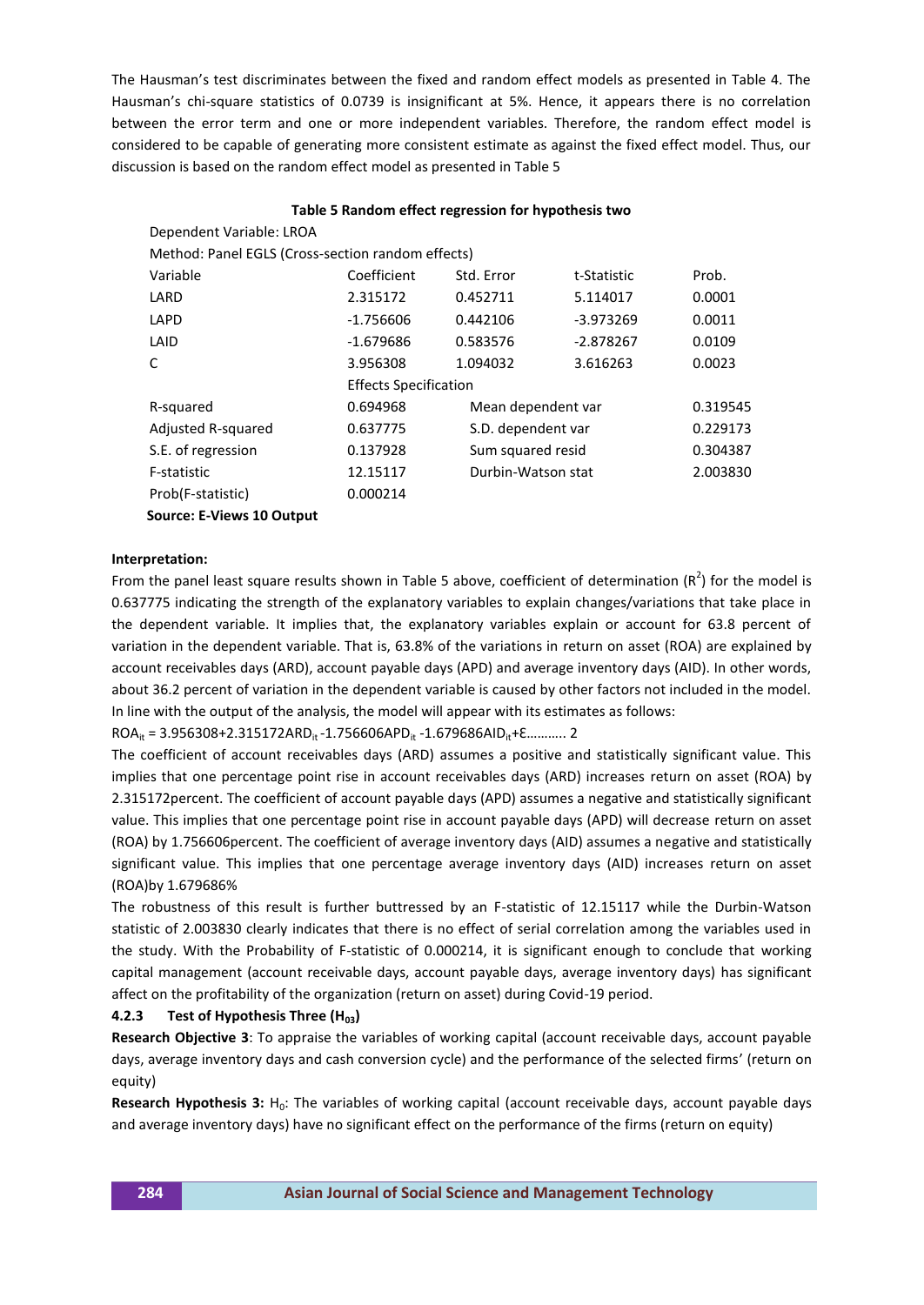**'**

| Correlated Random Effects - Hausman Test       |             |                   |              |        |
|------------------------------------------------|-------------|-------------------|--------------|--------|
| Test cross-section random effects              |             |                   |              |        |
| <b>Test Summary</b>                            |             | Chi-Sq. Statistic | Chi-Sq. d.f. | Prob.  |
| Cross-section random                           |             | 4.547828          | 3            | 0.2081 |
| Cross-section random effects test comparisons: |             |                   |              |        |
|                                                |             |                   |              |        |
| Variable                                       | Fixed       | Random            | Var(Diff.)   | Prob.  |
| LARD                                           | 1.292314    | 1.304472          | 0.179014     | 0.9771 |
| LAPD                                           | $-0.927222$ | $-2.116053$       | 0.362906     | 0.0484 |
| LAID                                           | $-1.444515$ | $-0.284514$       | 0.395151     | 0.0650 |
| Source: E-Views 10 Output                      |             |                   |              |        |

## **Table 6. Hausman Test**

The Hausman's test discriminates between the fixed and random effect models as presented in Table 6. The Hausman's chi-square statistics of 0.2081 is insignificant at 5%. Hence, it appears there is no correlation between the error term and one or more independent variables. Therefore, the random effect model is considered to be capable of generating more consistent estimate as against the fixed effect model. Thus, our discussion is based on the random effect model as presented in Table 7

|                                                   | Table 7. Random effect Regression for hypothesis three |                    |             |          |
|---------------------------------------------------|--------------------------------------------------------|--------------------|-------------|----------|
| Dependent Variable: LROE                          |                                                        |                    |             |          |
| Method: Panel EGLS (Cross-section random effects) |                                                        |                    |             |          |
| Variable                                          | Coefficient                                            | Std. Error         | t-Statistic | Prob.    |
| LARD                                              | 1.304472                                               | 0.575138           | 2.268102    | 0.0375   |
| LAPD                                              | $-2.116053$                                            | 0.605726           | $-3.493414$ | 0.0030   |
| LAID                                              | $-0.284514$                                            | 0.742727           | $-0.383067$ | 0.7067   |
| C                                                 | 4.051322                                               | 1.312594           | 3.086500    | 0.0071   |
|                                                   | <b>Effects Specification</b>                           |                    |             |          |
| R-squared                                         | 0.529719                                               | Mean dependent var |             | 0.253702 |
| Adjusted R-squared                                | 0.441541                                               | S.D. dependent var |             | 0.168644 |
| S.E. of regression                                | 0.126028                                               | Sum squared resid  |             | 0.254128 |
| F-statistic                                       | 6.007399                                               | Durbin-Watson stat |             | 1.879259 |
| Prob(F-statistic)                                 | 0.006089                                               |                    |             |          |
|                                                   |                                                        |                    |             |          |

## **Source: E-Views 10 Output**

## **Interpretation and discussion of result**

From the panel least square results shown in Table 7 above, coefficient of determination  $(R^2)$  for the model is 0.441541 indicating the strength of the explanatory variables to explain changes/variations that take place in the dependent variable. It implies that, the explanatory variables explain or account for 44.2 percent of variation in the dependent variable. That is, 44.2% of the variations in return on equity (ROE) are explained by account receivables days (ARD), account payable days (APD) and average inventory days (AID). In other words, about 55.8 percent of variation in the dependent variable is caused by other factors not included in the model. In line with the output of the analysis, the model will appear with its estimates as follows:

ROE<sub>it</sub> = 4.051322+1.304472ARD<sub>it</sub> -2.116053APD<sub>it</sub> -0.284514AID<sub>it</sub>+ $\varepsilon$ ... 3

The coefficient of account receivables days (ARD)assumes a positive and statistically significant value. This implies that one percentage point rise in account receivables days (ARD) increases return on equity (ROE) by 1.304472percent. The coefficient of account payable days (APD) assumes a negative and statistically significant value. This implies that one percentage point rise in account payable days (APD) will decrease return on equity (ROE) by 2.116053percent. The coefficient of average inventory days (AID) assumes a negative and statistically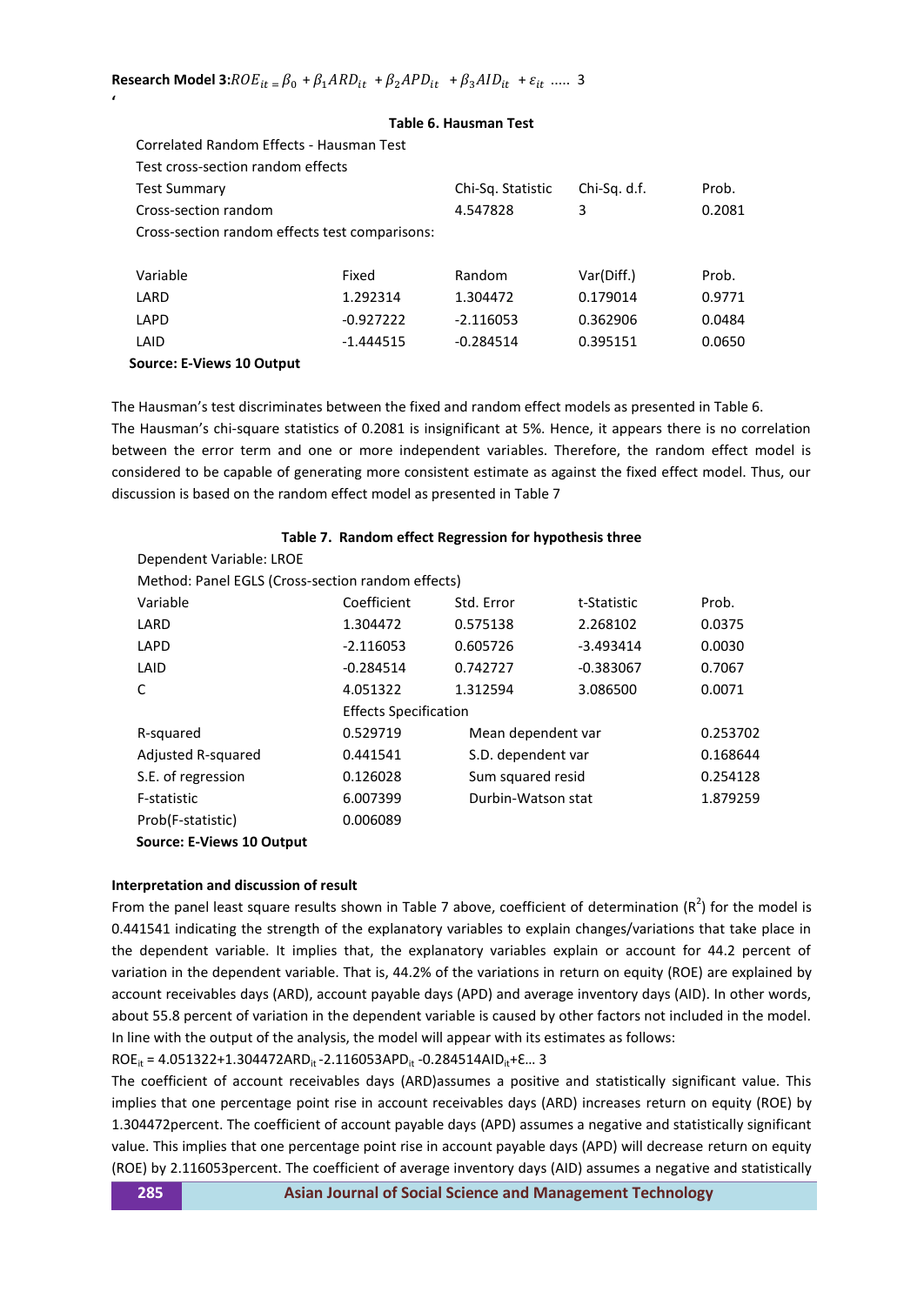significant value. This implies that one percentage average inventory days (AID) increases return on equity (ROE) by 0.284514percent. The robustness of this result is further buttressed by an F-statistic of 6.007399 while the Durbin-Watson statistic of 1.879259 clearly indicates that there is no effect of serial correlation among the variables used in the study. With the Probability of F-statistic of 0.006089, it is significant enough to conclude that working capital management (account receivable days, account payable days, average inventory days) has significant affect on the profitability of the organization (return on equity) during Covid-19 period.

#### **4.3 Discussion of Findings:**

The finding from the hypotheses testing shows that working capital management (account receivable days, account payable days, average inventory days) has significant effect on the profitability of the organization (operating profit margin) during Covid-19 period. The regression coefficient shows that account receivables days (ARD) is positively associated with operating profit margin, account payable days (APD) and average inventory days (AID) are negatively associated with operating profit margin. The implication of this finding is that an increase in account receivable days during covid-19 will cause a rise in operating profit margin while an increase in account payable days (APD) and average inventory days (AID) will have an adverse effect on operating profit margin.

The finding from hypothesis two shows that working capital management (account receivable days, account payable days, average inventory days) has significant effect on the profitability of the organization (return on asset) during Covid-19 period. The regression coefficient shows that account receivables days (ARD) is positively associated with return on asset, account payable days (APD) and average inventory days (AID) are negatively associated with return on asset. The implication of this finding is that an increase in account receivable days during Covid-19 will cause a rise in return on asset while an increase in account payable days (APD) and average inventory days (AID) will have an adverse effect on return on asset

Lastly, the finding from hypothesis three shows that working capital management (account receivable days, account payable days, average inventory days) has significant effect on the profitability of the organization (return on equity) during Covid-19 period. The regression coefficient shows that account receivables days (ARD) is positively associated with return on equity, account payable days (APD) and average inventory days (AID) are negatively associated with return on equity. The implication of this finding is that an increase in account receivable days during Covid-19 will cause a rise in return on equity while an increase in account payable days (APD) and average inventory days (AID) will have an adverse effect on return on equity.

#### **4.3.2 Summary of empirical findings**

The study has made attempt to investigate the effect of working capital management on the performance of the manufacturing companies in Nigeria during Covid-19 period, for the period, 2019-2020, the relevant data was extracted from annual reports of the selected manufacturing companies in Nigeria. The tests' result summary indicates that while the account receivables days (ARD) is positively associated with operating profit margin, and return on assets, account payable days (APD) and average inventory days (AID) are negatively associated with operating profit margin , Accounts payable periods and average inventories are negatively related to the firms' return on assets respectively . Consequently the study concludes, based on the various testing outcomes that, working capital management (account receivable days, account payable days, average inventory days) did , significantly affected the performance the listed manufacturing firms in Nigeria during Covid-19 pandemic period.

#### **5. CONCLUSION AND RECOMMENDATION**

#### **5.1 Recommendation**

In view of the afore narratives, the following recommendation are submitted :

- 1. Manufacturing enterprises should plan and oversee their operations effectively, correct any variances identified in the financial ratios calculated, and bring them up to standard in order to improve management of each working capital component and therefore increase profitability.
- 2. Because the world is rapidly moving toward scientific management, where problems are solved even before decisions are taken, rather than relying on poorly constructed models for decision making,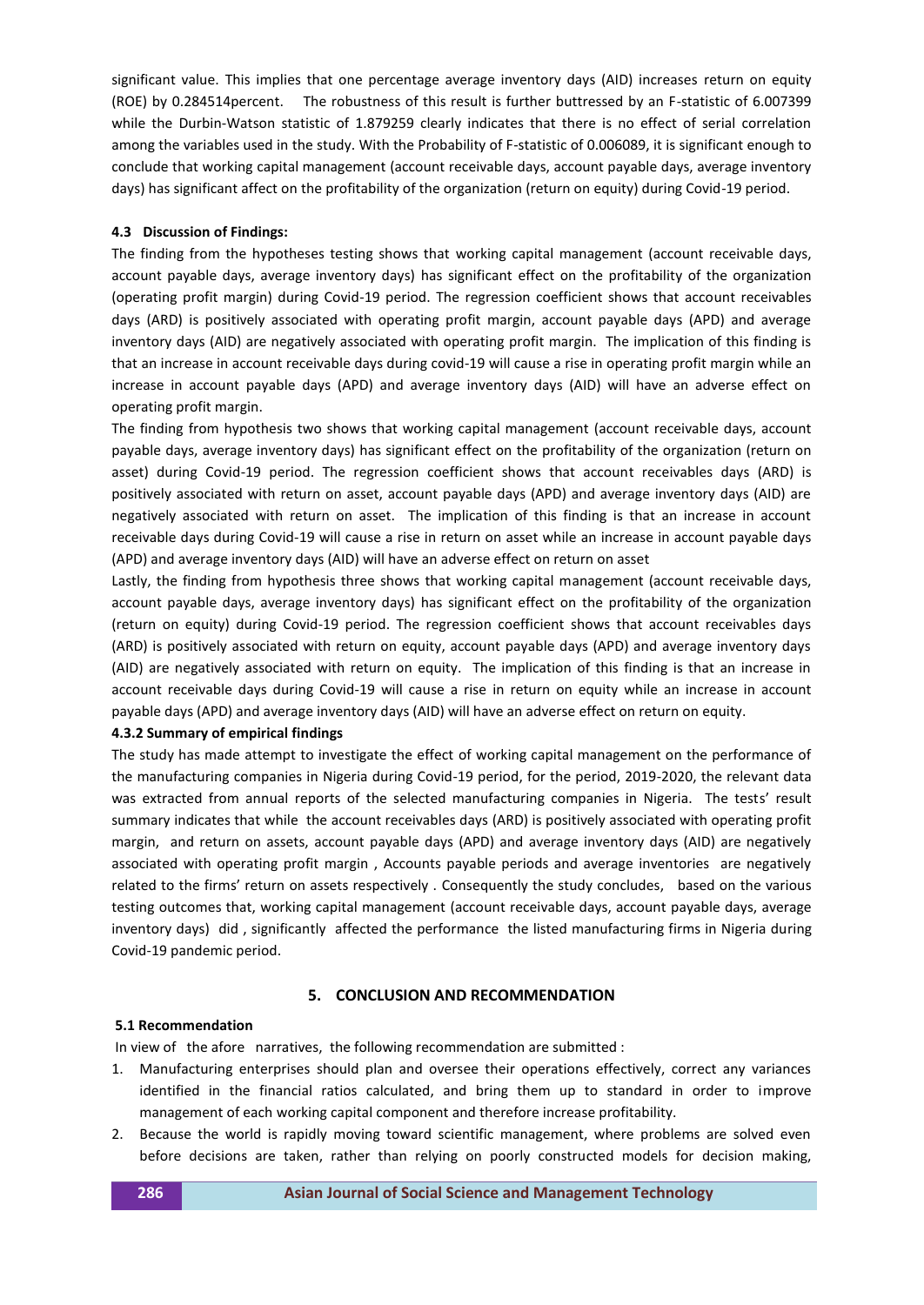managers of businesses should adopt (and solely rely on) financial principles. This ensures effective working capital management, as well as the firm's liquidity and profitability.

- 3. In the event of high-cost/high-level inventories, frequent stock taking should be conducted to identify slow-moving stocks (if any) in order to minimize overinvestment in such stocks. Rather than that, rapid stock movers should be acquired or invested in to expedite sales, i.e. inventory conversion to sales and profit margins. Periodic stock taking also assists management in determining the stock levels at regular intervals in order to determine the replenishment, i.e. re-order level. However, the advent of certain software packages has simplified this process. As a result, management should implement a more sophisticated inventory management/control strategy.
- 4. These organizations should alter their cost of sales in order to generate a sufficient profit, as no business can operate without profit, which is the primary objective of any business organization, private or public. This can be achieved by hiring financial experts to provide expert guidance on working capital management in Nigerian manufacturing firms.

### **5.2 Contribution to knowledge**

This study throws insight into the challenges of the recent covid-19 health crisis for the manufacturing sector and management of their working capital to contain the impact of covid-19 crisis particular. The outcome of this study in the long run, inspires the resilience spirits of financial managers in designing strategies that could weather economic crisis even in the event of similar crisis scenarios. The study while adding to existing literature the study going by the scope and time range of data, presents a novel evaluation in this area of study which addresses health crisis challenges , working capital and corporate performance in Nigeria.

#### **6. References**

- 1. Abuzayed, B. (2016). Working capital management and firm's performance in emerging markets: The case of Jordan. *International Journal of Managerial Finance,* 8(2), 155-179.
- 2. Afrifa, G. A; Tauringana, V. & Tingbani, I. (2014). Working capital management and performance of listed SMEs. *Journal of Small Business and Entrepreneurship,* 27(6), 57-578.
- 3. Agarwal.N.K (1977). Management of Working Capital. *New Delhisteling Publishing Private Limited*
- 4. Agha, H. & Mphil, M. (2014). Impact of working capital management on profitability. *European Scientifically Journal,* 10(1), 374-381.
- 5. Akgun A.I., Karatas A.M. (2020). Investigating the relationship between working capital management and business performance: Evidence from the 2008 financial crisis of EU-28, *International Journal of Managerial Finance*.
- *6.* Akinsulire O. (2008). Working Capital Management. *Financial Management 5th Edition, Ceemol Nig. Limited, 16, 397-407.*
- 7. Aktas, N., Croci, E., Petmezas, D. (2015). Is working capital management value-enhancing? Evidence from firm performance and investments. *Journal of Corporate Finance,* 30, 98-113.
- 8. Almazari, A. A. (2013). The Relationship between working capital management and profitability: An evidence from Saudi Cement Industry. *British Journal of Economics, Management and Trade*, 4 (1).
- 9. Al-Mwalla, M. (2012). The Impact of working capital management policies on firms profitability and value. *International Research Journal of Finance and Economics*, 147-153.
- 10. Altaf, N. & Shah, F. (2017). Working capital management, firm performance and financial constraints: Empirical evidence from India. *Asia-Pacific Journal of Business Administration,* 9(3), 206-219.
- 11. Alvarez T., Sensini L., Vazquez M. (2021). Working capital management and profitability: evidence from an emergent economy. *International Journal of Advances in Management and Economics,* 11 (1), 32-39.
- 12. Amendola A., Candila V., Sensini L., Storti G. (2020). Corporate governance, investment, profitability and insolvency risk: evidence from Italy. *Advances in Management and Applied Economics,* 10 (4), 185-202.
- 13. Arnaldi, Novak, Roscigno and Zang (2021). *Working Capital Management and Profitability: Empirical Evidence,* retrieved in July 2021 from http://www.researchgate.net/publication
- 14. Arnold, G. (2008). *Corporate Financial Management (4th ed.).* Pearson Education Limited.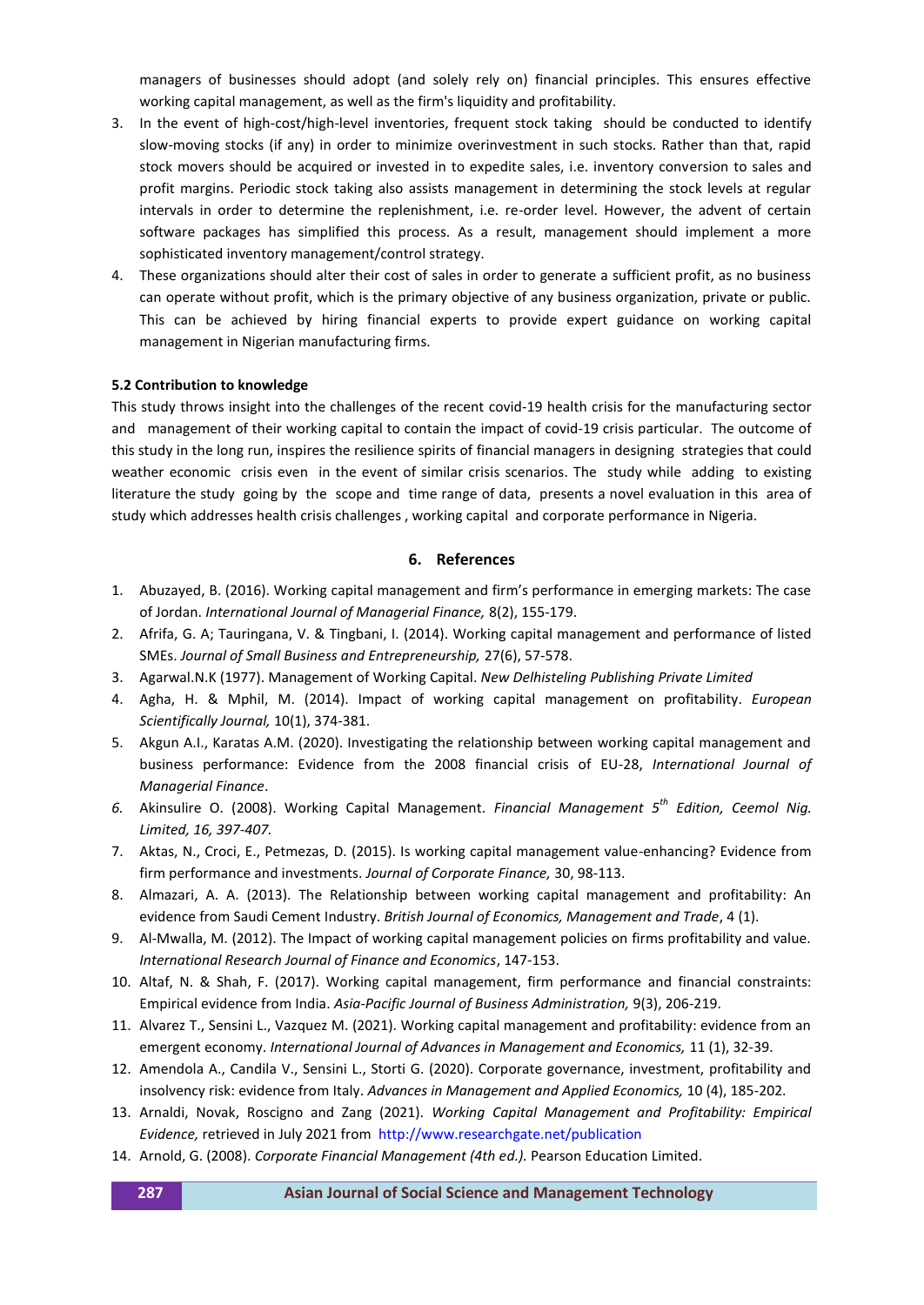- 15. Arshad and Gondal (2013). The impact of working capital management on profitability.*Interdisciplinary*  Journal of Contemporary Research in Business 384 June 2013 Vol 5, No 2 Source [https://journal](https://journal-archieves33.webs.com/)[archieves33.webs.com.](https://journal-archieves33.webs.com/)
- 16. Baños-Caballero, S., García-Teruel, P.J., Martínez-Solano, P. (2014), Working capital management, corporate performance, and financial constraints. *Journal of Business Research,* 67, 332–338.
- 17. Bans-Caballero, S.; Garcia-Teruel, P. J. & Martinez-Solano, P. (2012). How does working capital management affect the profitability of Spanish SMEs? *Small Business Economics,* 39(2), 517-529.
- 18. Carpenter and Johnson (1983). The Association between Working Capital Policy and Operating Risk. *The Financial Review.* Source: [https://onlinelibrary.wiley.com.](https://onlinelibrary.wiley.com/)
- 19. Chakraborty, K. (2008). Working capital and profitability: an empirical analysis of their relationship with reference to selected companies in the Indian Pharmaceutical Industry, *The Icfai Journal of Management Research,* 34, 112-126.
- 20. Chakraborty, P.K. & Bandopadhyay, K. (2007). *Strategic Working Capital Management: Case of a Turnaround Company,* ICFAI Reader (source: [https://www.researchgate.net/publication/ 321728467\)](https://www.researchgate.net/publication/%20321728467).
- 21. Charitou, M. S.; Elfani, M. E. & Lois, P. L. (2012). The effect of working capital management on firms' profitability: Empirical evidence for an emerging market. *Journal of Business and Economics Research,* 14(3), 839-848.
- 22. Chiou, J. R. & Cheng, L. (2006). The determinants of working capital management. *Journal of American Academy of Business*, 10(1), 149-155.
- 23. Deloof, M (2003). Does working capital management affect profitability of Belgian Firms? *Journal of Business,Finance and Accounting,* 30(3-4), 573-587.
- 24. Dong, H. P., & Su, J. (2010). The Relationship between working capital management and profitability: A Vietnam case. *International Research Journal of Finance and Economics*.
- *25.* Eljelly (2004). Liquidity profitability tradeoff: An empirical investigation in an emerging market. *International journal of Commerce and Management 14(2):48-61.*
- **26.** Source*:* <https://www.researchgate.net/publication/235310761>
- 27. Filbeck, G., & Krueger, T. M. (2005). An analysis of working capital management results across industries. *American Journal of Business*, 11-20.
- 28. Garcia-Teruel, P.J. & Martinez-Solano, P. (2007). Effects of working capital management on SME profitability. *International Journal of Managerial Finance,* 3(2), 164-177.
- 29. Gill, A., Biger, N., & Mathur, N. (2010). The relationship between working capital management and profitability: Evidence from The United States. *Business and Economics Journal,* 4(11), 56 – 65.
- 30. Gul, S., B., M., Rehman, S. U., Khan, M. T., & Khan, W. (2013). Working capital management and performance of SME sector. *European Journal of Business and Management*, 60-68.
- 31. Kimeli S.K. (2012). Analysis of effect of working capital management on profitability of manufacturing companies: A case study of listed manufacturing companies on Nairobi Securities Exchange. *Semantic Scholar.* Source[: https://www.semanticscholar.org/paper](https://www.semanticscholar.org/paper)
- 32. Kothari, C.R (2007). Research Methodology: Methods & Techniques. *New Age International Publishers, New Delhi.*
- 33. Madishetti and Kibona (2013). The impact of receivable and payables management on ROA of Small and Medium Enterprises (SMEs) in Tanzania. *Research Gate.* Source: [https://www.researchgate.net/publication/328538758.](https://www.researchgate.net/publication/328538758)
- 34. Melissa Leach (2015). The Ebola Crisis and post-2015 development, *Journal of International development. S*ource[: https://onlinelibrary.wiley.com/doi/full/10.1002/jid.3112.](https://onlinelibrary.wiley.com/doi/full/10.1002/jid.3112)
- *35.* Mongrut, S; Fuenzalida, D; Cubillas, C. and Cubillas J. (2008). Determinants of Working Capital Management in Latin American Companies. *Universidad de Barcelona, Espanda Staff working paper.*
- 36. Napompech, K. (2012). Effects of Working Capital Management on the Profitability of Thai Listed Firms. *International Journal of Trade, Economics and Finance, 3, 227-232*. Source[: https://www.scirp.org.](https://www.scirp.org/)
- *37.* Nimalathasan, B, (2010). Working Capital Management and its Impact on Profitability: A study of Selected Listed Manufacturing Companies of Srilanka. Manager, *information management 12, 76 – 82.*